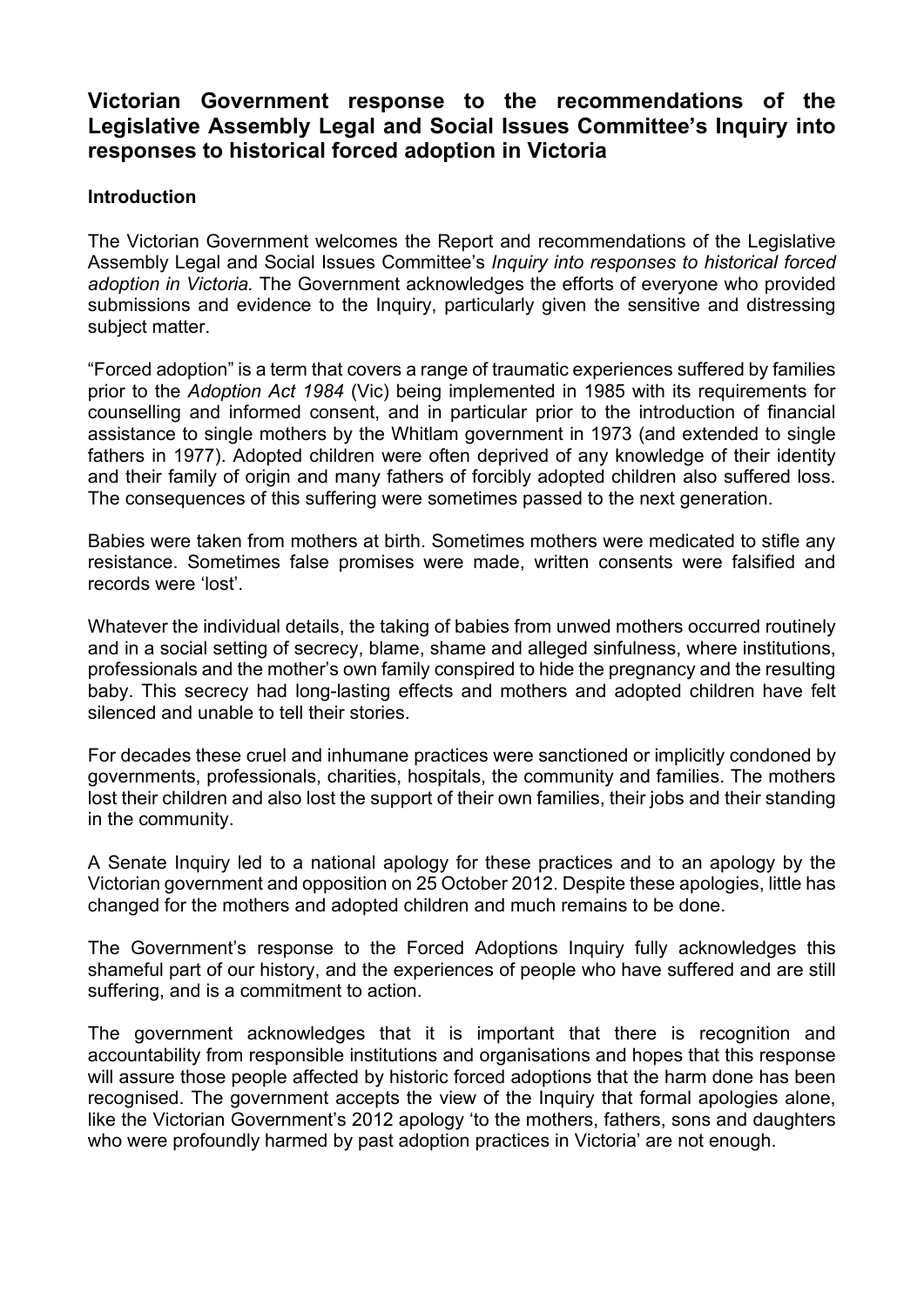The government will address the traumatic and long-lasting impacts caused by past practices of forced adoption and learn from this Inquiry to ensure that the mistakes of the past are not repeated.

## **Actions already taken**

The government has already implemented a number of the Inquiry's recommendations. Operational changes and improvements already introduced include removing the requirement that a person wanting to access information must first be interviewed by an approved counsellor. A more flexible approach is taken now to ensure that applicants are supported. Decisions regarding the approval of adoptive families and the release of adoption information are now made by the Secretary to the Department of Justice and Community Safety or her delegate and not by adoption agencies.

The Inquiry also called on the Victorian Government to waive any court costs or fees associated with a person applying to obtain information that was previously redacted or withheld under the *Adoption Act 1984* (Vic). The Court now waives the application fee, along with a number of other adoption related fees.

The Inquiry made several recommendations calling on the Victorian Government to ensure that organisations providing family and parenting support are adequately resourced. The Victorian Government is investing more than \$335 million over four years to provide support services for vulnerable children, including the expansion of the Family Preservation and Reunification Response. This landmark reform initiative is using contemporary, evidencebased approaches to support families to remain together safely, where possible, and to enable children in care to return home safely, using practice elements known to be effective in family preservation and reunification.

Some services have been provided since 1989 through the Victorian Adoption Network for Information and Self Help (VANISH) and funding for this service is currently provided through to 2023-24.

The Inquiry made several recommendations calling on government to ensure the effective implementation of the Aboriginal and Torres Strait Islander Child Placement Principles. The Victorian Government is investing over \$160 million to implement Wungurilwil Gapgapduir: Aboriginal Children and Families Agreement. Under the Roadmap for Reform: Strong Families, Safe Children commencing 2016, this investment is resourcing and enabling Aboriginal Community Controlled Organisations to deliver Aboriginal-led child and families services and provides the mechanism for the organisations to have full decision-making responsibilities for Aboriginal children involved with child protection.

The Inquiry also called on the Victorian Government to ensure the ongoing provision of a flexible and comprehensive post-adoption support service. The Victorian Government currently supports post adoption support services with funding of \$0.823 million provided in 2021-22 as well as services provided directly through the Department of Justice and Community Services. While the Victorian Government is already committing significant funding to improve the care and support of mothers and their babies, it is acknowledged that the Inquiry is indicating that more can be done to support families at those times when they are particularly vulnerable and at other times throughout their life.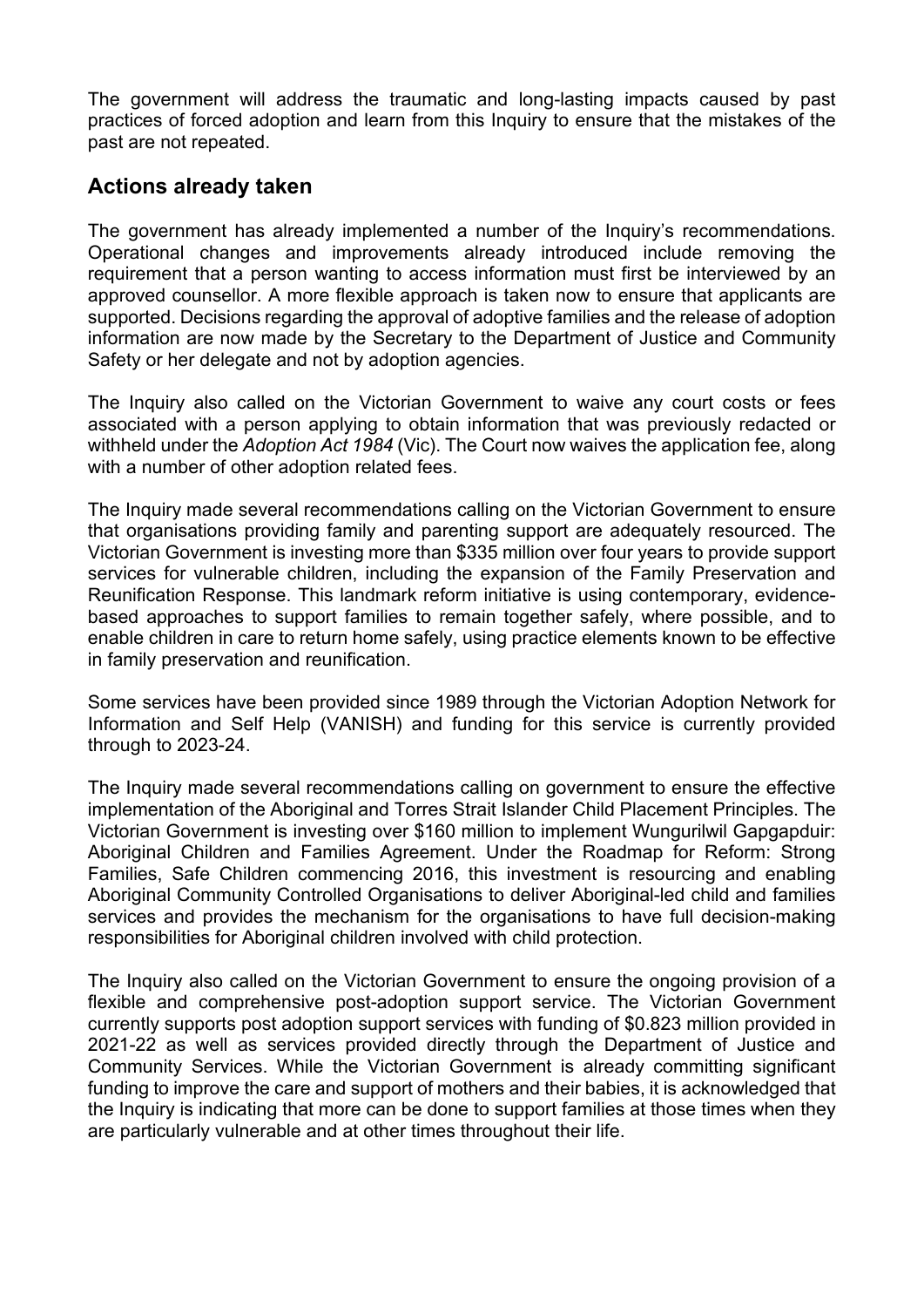## **The Victorian Government's response**

In addition to the actions already taken, the government is pleased to respond to the full recommendations in the Committee's Report.

The Inquiry made 56 recommendations covering a range of issues aimed at government and other public agencies, including hospitals as well as other organisations involved in historical forced adoption.

The Government's response addresses each recommendation in the Report, identifying current government initiatives aimed at addressing the concerns raised, as well as future priorities and actions that will respond to the Inquiry's recommendations. It has been developed across multiple portfolios, including justice, health, mental health, Aboriginal Affairs, child protection and Creative Victoria. The Commonwealth Attorney-General's department and Department of Social Services also participated in its development.

The Victorian Government is proud to support design and scoping of a redress scheme. Consultation will occur on the design of the scheme so that we appropriately recognise and account for the harm caused. We are also pleased that the response supports implementing integrated birth certificates; providing crisis counselling for impacted Victorians; and resources to implement recommendations as set out in this response.

Knowing your origins and identity is crucial to a person's wellbeing, hence the recommendations requiring easier access to, and the location and provision of, adoption records and information are a critical component of the Government's response.

The Government's response supports in principle those recommendations calling for legislative reform as many are best progressed in conjunction with a broader package of operational and service reforms.

Several of the recommendations will require government investment above existing levels to implement and so can only be progressed in the context of State Budget processes.

The Government will develop an implementation plan as a first priority.

The Victorian Government would like to again acknowledge the very important work of the Legal and Social Issues Committee, as well as the individuals and organisations who shared their experiences, time and expertise with the Inquiry.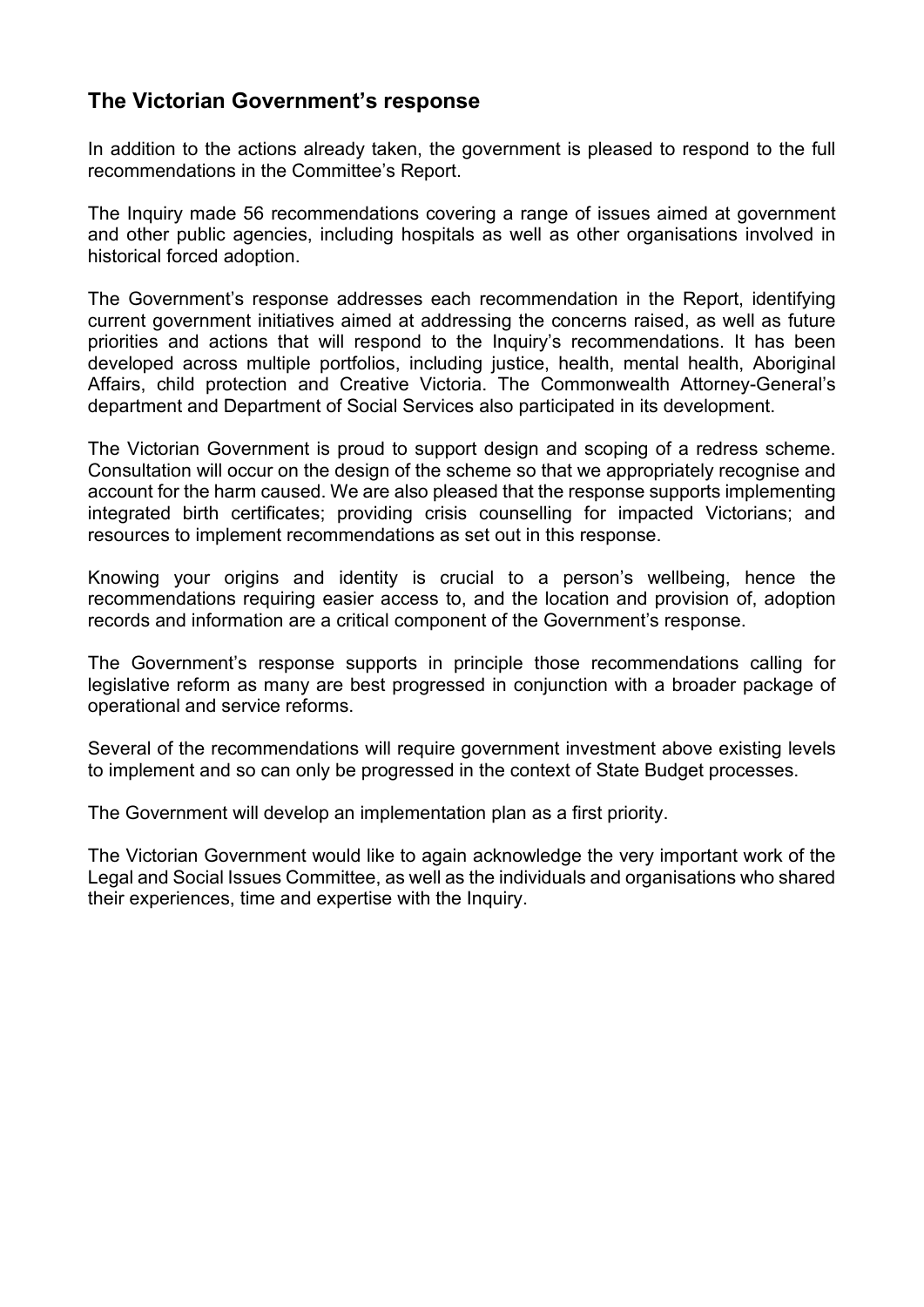# **Victorian Government response to the Inquiry's 56 recommendations**

| No. | <b>Recommendation</b>                                                                                                                                                                                                                                                                                                                                                                                                                                                              | <b>Response</b>         | <b>Considerations</b>                                                                                                                                                                                                                                                                                                                                                                                                                                                                                                                                                                                                                                                      |
|-----|------------------------------------------------------------------------------------------------------------------------------------------------------------------------------------------------------------------------------------------------------------------------------------------------------------------------------------------------------------------------------------------------------------------------------------------------------------------------------------|-------------------------|----------------------------------------------------------------------------------------------------------------------------------------------------------------------------------------------------------------------------------------------------------------------------------------------------------------------------------------------------------------------------------------------------------------------------------------------------------------------------------------------------------------------------------------------------------------------------------------------------------------------------------------------------------------------------|
|     | That the Victorian Government encourage<br>organisations that were operating during the<br>historical forced adoption period in Victoria to reflect<br>on their involvement and policies and practices at<br>the time and issue apologies for harm caused. The<br>apologies should be delivered in accordance with the<br>five criteria of effective apologies as identified in the<br>Inquiry into Commonwealth contribution to former<br>forced adoption policies and practices. | Support in full         | The Government acknowledges that past practices have resulted in significant harm<br>and trauma for people subject to historical forced adoptions.<br>The Government will communicate to the relevant organisations that it would like<br>them to follow its example and, to issue an apology using the five criteria identified in<br>the Inquiry into Commonwealth contribution to former forced adoption policies and<br>practices.                                                                                                                                                                                                                                     |
| 2   | Statements of responsibility or individualised<br>apologies from institutions and organisations<br>operating during the historical forced adoption period<br>in Victoria should be included in a historical forced<br>adoption redress scheme in Victoria.                                                                                                                                                                                                                         | Support in<br>principle | The Government recognises the importance to those affected by forced adoption<br>practices of acknowledgement and recognition of the harm caused by the practices of<br>institutions and organisations involved in forced adoption.<br>Government will work with senior representatives of the institutions and organisations<br>to encourage their participation in facilitated discussions with each applicant and their<br>support person. The development of a redress scheme will be carefully considered<br>and responded to more fully in the recommendations regarding the development of a<br>redress scheme later in this response (recommendations $18 - 22$ ). |
| 3   | That the Victorian Government require all public<br>hospitals directly involved in historical forced<br>adoptions to develop a specific application form for<br>mothers and people who are adopted to request their<br>hospital records. These forms must be published<br>clearly on hospital websites, alongside apologies for<br>their role in historical forced adoptions. Private<br>hospitals should be strongly encouraged to do the<br>same.                                | Support in full         | The Government will require all public hospitals involved in historical forced adoptions<br>to develop a specific application form. The Government will take steps to ensure<br>mothers and people affected by historical forced adoptions have access, where<br>possible, to hospital records.                                                                                                                                                                                                                                                                                                                                                                            |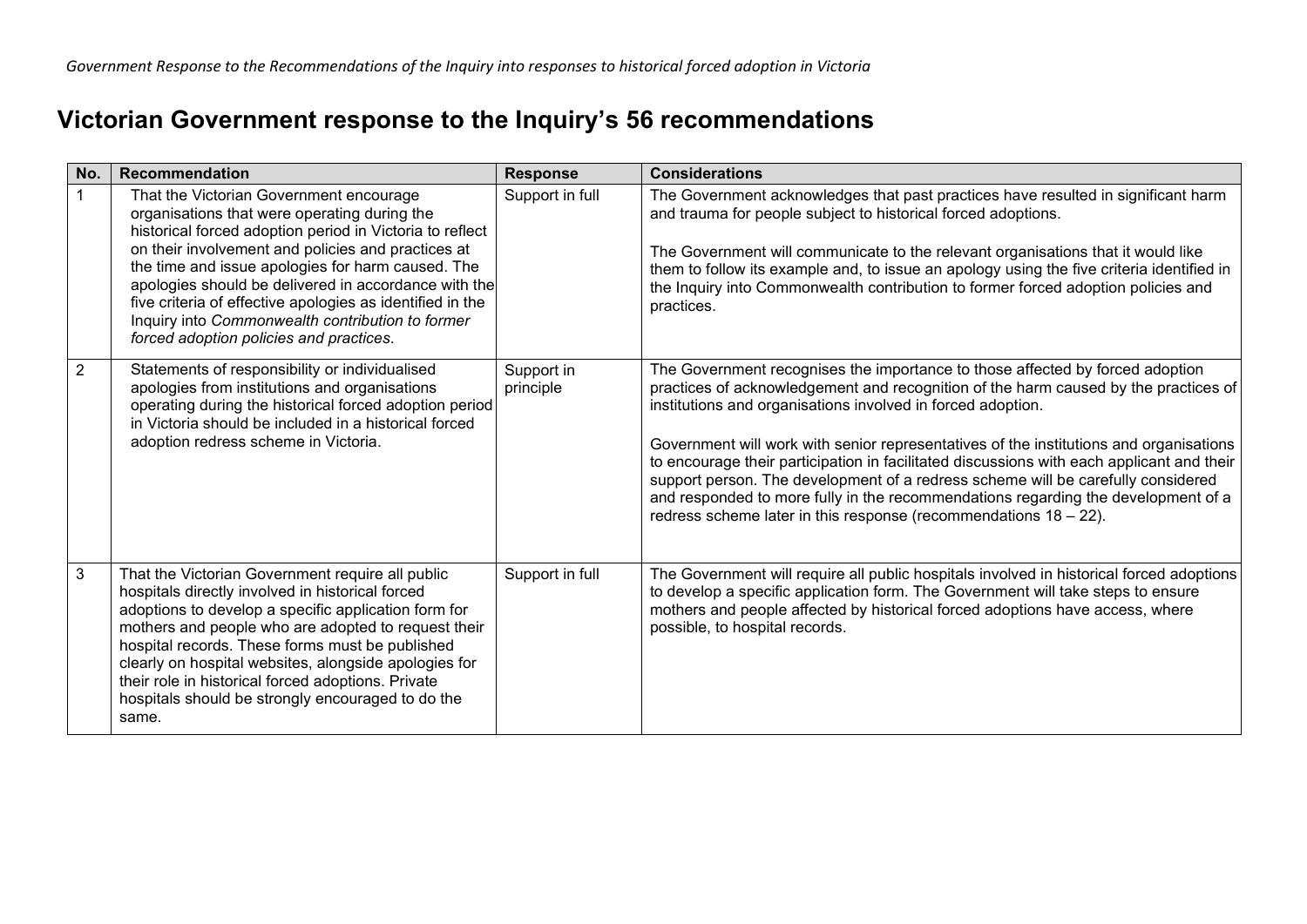| No.            | Recommendation                                                                                                                                                                                                                                                                                                                                                                                              | <b>Response</b>                      | <b>Considerations</b>                                                                                                                                                                                                                                                                                                                                                                                                                                                                                        |
|----------------|-------------------------------------------------------------------------------------------------------------------------------------------------------------------------------------------------------------------------------------------------------------------------------------------------------------------------------------------------------------------------------------------------------------|--------------------------------------|--------------------------------------------------------------------------------------------------------------------------------------------------------------------------------------------------------------------------------------------------------------------------------------------------------------------------------------------------------------------------------------------------------------------------------------------------------------------------------------------------------------|
| $\overline{4}$ | That the Victorian Government require all public<br>hospitals directly involved in historical forced<br>adoptions to waive all fees for mothers requesting to<br>access their hospital records. This includes waiving<br>the application fee under the Freedom of Information<br>Act 1982 (Vic) on the grounds of causing 'hardship'.<br>Private hospitals should be strongly encouraged to<br>do the same. | Further<br>consideration<br>required | The Government will take steps to require public hospitals to waive fees associated<br>with applications for information about records, including those made under Freedom<br>of Information provisions. Private hospitals will be encouraged to do the same. Should<br>these arrangements fail to achieve the desired outcomes, the Government will<br>consider whether legislation is required.                                                                                                            |
| $\sqrt{5}$     | That the Victorian Government strongly encourage<br>organisations involved in historical forced adoptions<br>to establish projects to identify all records still in their<br>possession and make information about those<br>institutions and records available to the Government<br>Adoption Information Service.                                                                                           | Further<br>consideration<br>required | The Government will request that all organisations holding historical adoption records<br>ensure that they take steps to identify all records that they hold if they have not<br>already done so, and make them available to the Government Adoption Information<br>Service as required.<br>Implementation of this recommendation will require investment above existing levels.<br>Support for this recommendation is subject to further consideration by government as<br>part of a future budget process. |
| 6              | That the Victorian Government require all public<br>hospitals directly involved in in historical forced<br>adoptions to provide an explanation to information<br>applicants as to why a hospital record cannot be<br>located, including details of when and how records<br>were destroyed if relevant.                                                                                                      | Support in full                      | The Government will require all hospitals directly involved in historical adoption<br>records to make every effort to explain why a hospital record cannot be located,<br>including details of when and how records were destroyed if possible.                                                                                                                                                                                                                                                              |
| $\overline{7}$ | That the Victorian Government update the wording<br>of the Taken Not Given memorial plaque to<br>acknowledge that the memorial does not reflect the<br>diverse views of those affected by the policies and<br>practices of historical forced adoption in Victoria.                                                                                                                                          | Support in principle                 | The Government will consult with stakeholders about changing the wording on the<br>Taken Not Given memorial plaque to better reflect the range of experiences of people<br>affected by forced adoption.                                                                                                                                                                                                                                                                                                      |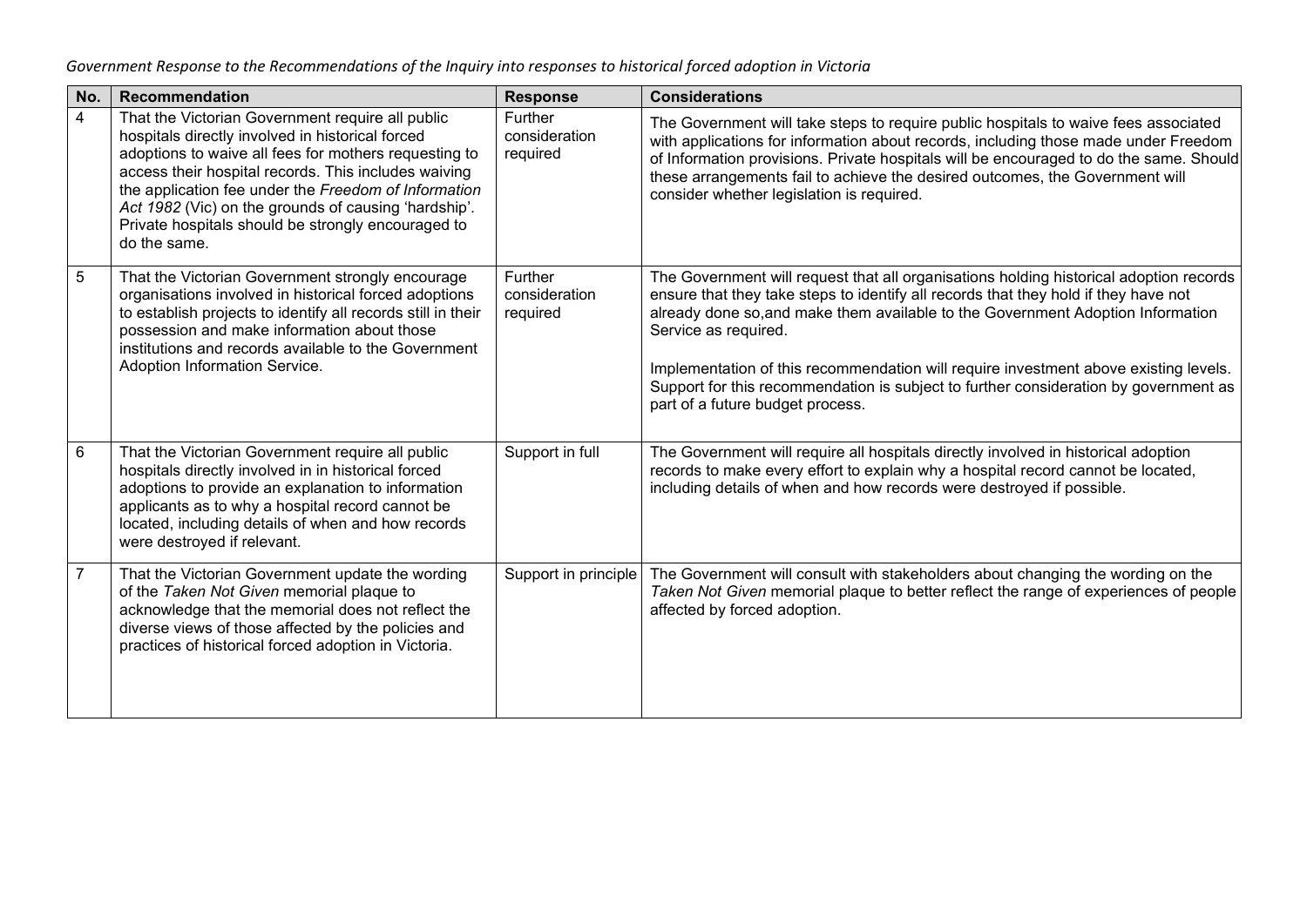| No. | Recommendation                                                                                                                                                                                                                      | <b>Response</b>                      | <b>Considerations</b>                                                                                                                                                                                                                                                                                                                                                                                                                                                                                                                                                                                                                                                                                                                                                                                                                                                                                                                                                                                                                                                                                                                                                                     |
|-----|-------------------------------------------------------------------------------------------------------------------------------------------------------------------------------------------------------------------------------------|--------------------------------------|-------------------------------------------------------------------------------------------------------------------------------------------------------------------------------------------------------------------------------------------------------------------------------------------------------------------------------------------------------------------------------------------------------------------------------------------------------------------------------------------------------------------------------------------------------------------------------------------------------------------------------------------------------------------------------------------------------------------------------------------------------------------------------------------------------------------------------------------------------------------------------------------------------------------------------------------------------------------------------------------------------------------------------------------------------------------------------------------------------------------------------------------------------------------------------------------|
| 8   | That the Victorian Government immediately consult<br>with stakeholders regarding a new location for the<br>Taken Not Given memorial.                                                                                                | Support in full                      | The Government has consulted and will continue to consult with stakeholders about<br>an appropriate site for the Taken Not Given memorial should a new site be required.                                                                                                                                                                                                                                                                                                                                                                                                                                                                                                                                                                                                                                                                                                                                                                                                                                                                                                                                                                                                                  |
| 9   | That the Victorian Government encourage<br>institutions involved in historical forced adoptions<br>consult with mothers and other affected people to<br>create and display a commemorative memorial or<br>plaque.                   | Further<br>consideration<br>required | The Government will encourage institutions involved in historical forced adoptions to<br>consult with mothers and other people affected by past forced adoption about<br>displaying a memorial or plaque.<br>Implementation of this recommendation will require investment above existing levels.<br>Support for this recommendation is subject to further consideration by government as<br>part of a future budget process.                                                                                                                                                                                                                                                                                                                                                                                                                                                                                                                                                                                                                                                                                                                                                             |
| 10  | That the Victorian Government make Without<br>Consent a permanent exhibition in Victoria and<br>consult with stakeholders to determine an<br>appropriate location.                                                                  | Further<br>consideration<br>required | The Commonwealth provided feedback to the Government response that notes<br>advice from the National Archives of Australia is that, as is usual practice with time<br>limited exhibitions, the Without Consent supporting display materials have been<br>sensitively disposed of and artefacts returned to contributors. The establishment of a<br>new exhibition in Victoria would be a matter for the Victorian government.<br>The Commonwealth notes that the website Without consent : Australia's past<br>adoption practices. (nla.gov.au) is hosted by the National Library of Australia.<br>The Government will seek advice from the National Archives of Australia about the<br>possibility of creating a permanent home for the remaining Without Consent materials.<br>If the establishment of a permanent home is possible, the Government will consult<br>with stakeholders about an appropriate location and what format a new exhibition<br>might take.<br>Implementation of this recommendation will require investment above existing levels.<br>Support for this recommendation is subject to further consideration by government as<br>part of a future budget process. |
| 11  | That the Victorian Government advocate to the<br>Australian Government to extend the National<br>Archives of Australia's funding to document the<br>testimony of people affected by historical forced<br>adoptions until June 2022. | Support in full                      | The Victorian Government will write to the Commonwealth Government to<br>acknowledge the significant investment of \$67.7 million which they announced to<br>address access applications, transfer, digitise and preserve records and complete<br>cybersecurity upgrades. The Government will outline the importance of undertaking<br>this work for people who have experienced historical forced adoptions.                                                                                                                                                                                                                                                                                                                                                                                                                                                                                                                                                                                                                                                                                                                                                                             |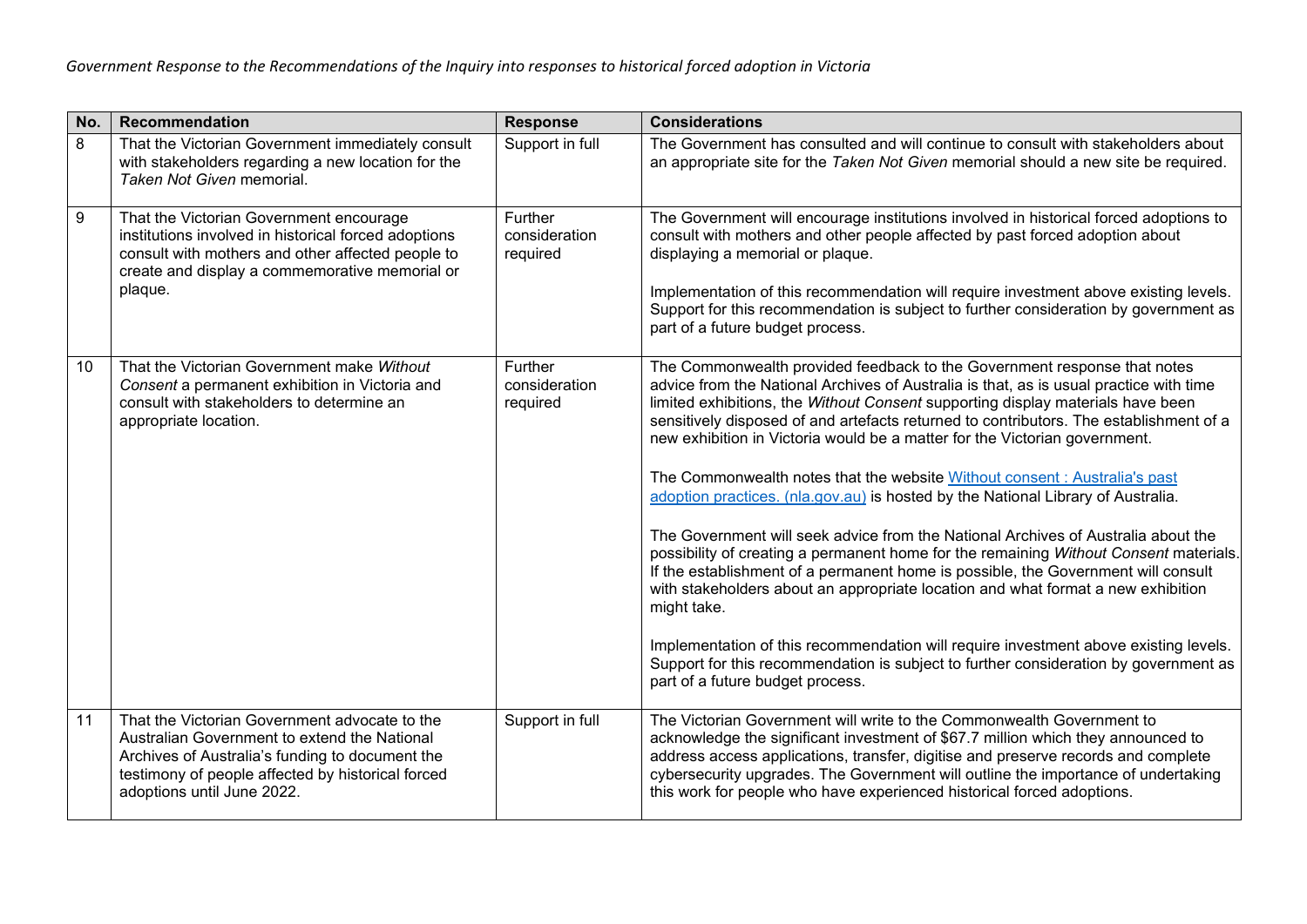| No. | Recommendation                                                                                                                                                                                                                                                                                                                                                                                                                                                                                                                                                                                                                                                                                                                                                                                                                                                                                   | <b>Response</b>                      | <b>Considerations</b>                                                                                                                                                                                                                                                                                                                                                                                                                                                                                                                                                                                                                                                                                                                                                                                                                                                                                                                                                                                                                                                                                                                                                                                                                                                                                                                      |
|-----|--------------------------------------------------------------------------------------------------------------------------------------------------------------------------------------------------------------------------------------------------------------------------------------------------------------------------------------------------------------------------------------------------------------------------------------------------------------------------------------------------------------------------------------------------------------------------------------------------------------------------------------------------------------------------------------------------------------------------------------------------------------------------------------------------------------------------------------------------------------------------------------------------|--------------------------------------|--------------------------------------------------------------------------------------------------------------------------------------------------------------------------------------------------------------------------------------------------------------------------------------------------------------------------------------------------------------------------------------------------------------------------------------------------------------------------------------------------------------------------------------------------------------------------------------------------------------------------------------------------------------------------------------------------------------------------------------------------------------------------------------------------------------------------------------------------------------------------------------------------------------------------------------------------------------------------------------------------------------------------------------------------------------------------------------------------------------------------------------------------------------------------------------------------------------------------------------------------------------------------------------------------------------------------------------------|
| 12  | That the Victorian Government establish a website<br>that includes all relevant information about historical<br>forced adoption in Victoria, including the experiences<br>of mothers and other people affected, the apologies<br>made by government and non-government Records,<br>and information on how to access records, support<br>services or to find out more information.                                                                                                                                                                                                                                                                                                                                                                                                                                                                                                                | Support in principle                 | The Government supports development of a website that contains the current<br>information and additional content about historical forced adoption in Victoria; the<br>experiences of mothers and other people affected by past practices; the apologies of<br>organisations and information about accessing support services.                                                                                                                                                                                                                                                                                                                                                                                                                                                                                                                                                                                                                                                                                                                                                                                                                                                                                                                                                                                                              |
| 13  | That the Victorian Government designate one day<br>each year to commemorate historical forced<br>adoptions in Victoria, in consultation with those<br>affected by historical forced adoptions. The<br>Committee considers that 25 October, the<br>anniversary of the Victorian Parliamentary Apology<br>for Past Adoption Practices would be suitable.                                                                                                                                                                                                                                                                                                                                                                                                                                                                                                                                           | Further<br>consideration<br>required | Following further consultation with stakeholders as to the most appropriate date and<br>format, an annual memorial day may be established.<br>Implementation of this recommendation will require investment above existing levels.<br>Support for this recommendation is subject to further consideration by government as<br>part of a future budget process.                                                                                                                                                                                                                                                                                                                                                                                                                                                                                                                                                                                                                                                                                                                                                                                                                                                                                                                                                                             |
| 14  | That the Victorian Government advocate to the<br>Australian Government to fund the Australian<br>Institute for Family Studies to conduct a follow up<br>study to Past adoption experiences: National<br>research study on the service response to past<br>adoption practices.<br>The Committee proposes that the study should:<br>have a public awareness campaign to reach<br>as many participants as possible<br>seek perspectives from people affected by<br>historical forced adoptions, including<br>adopted people, mothers, fathers, children of<br>adopted people, extended family and<br>adoptive parents<br>be an ongoing research project for the<br>$\bullet$<br>Australian Institute for Family Studies<br>explore issues relating to separation trauma<br>and abandonment, loss and disenfranchised<br>grief, identify, relationship dysfunction and<br>intergenerational effects. | Further<br>consideration<br>required | The Commonwealth provided feedback to the Government response that it believes<br>further consideration of this recommendation is required, including whether:<br>• the areas of the proposed study as outlined could be met by existing research<br>or research currently underway.<br>the Australian Institute of Family Studies (AIFS) is best placed to conduct this<br>follow-up study as scoped.<br>a national follow-up study to the Past adoption experiences: National<br>research study on the service response to past adoption practices is<br>necessary, or is something that could be conducted by each jurisdiction<br>according to need.<br>The Commonwealth notes the original AIFS study was considered by members of the<br>Community and Disability Services Ministers Advisory Council (CDSMAC) and that<br>support and funding for any ongoing study would need to be considered by<br><b>Community Services Ministers.</b><br>The Victorian Government will continue discussions with the Commonwealth<br>Government that the Australian Institute of Family Studies and/or other suitable<br>research organisations be engaged to conduct a follow-up study, having regard to the<br>proposed scope and methodology and Commonwealth feedback regarding existing<br>research or other research currently underway. |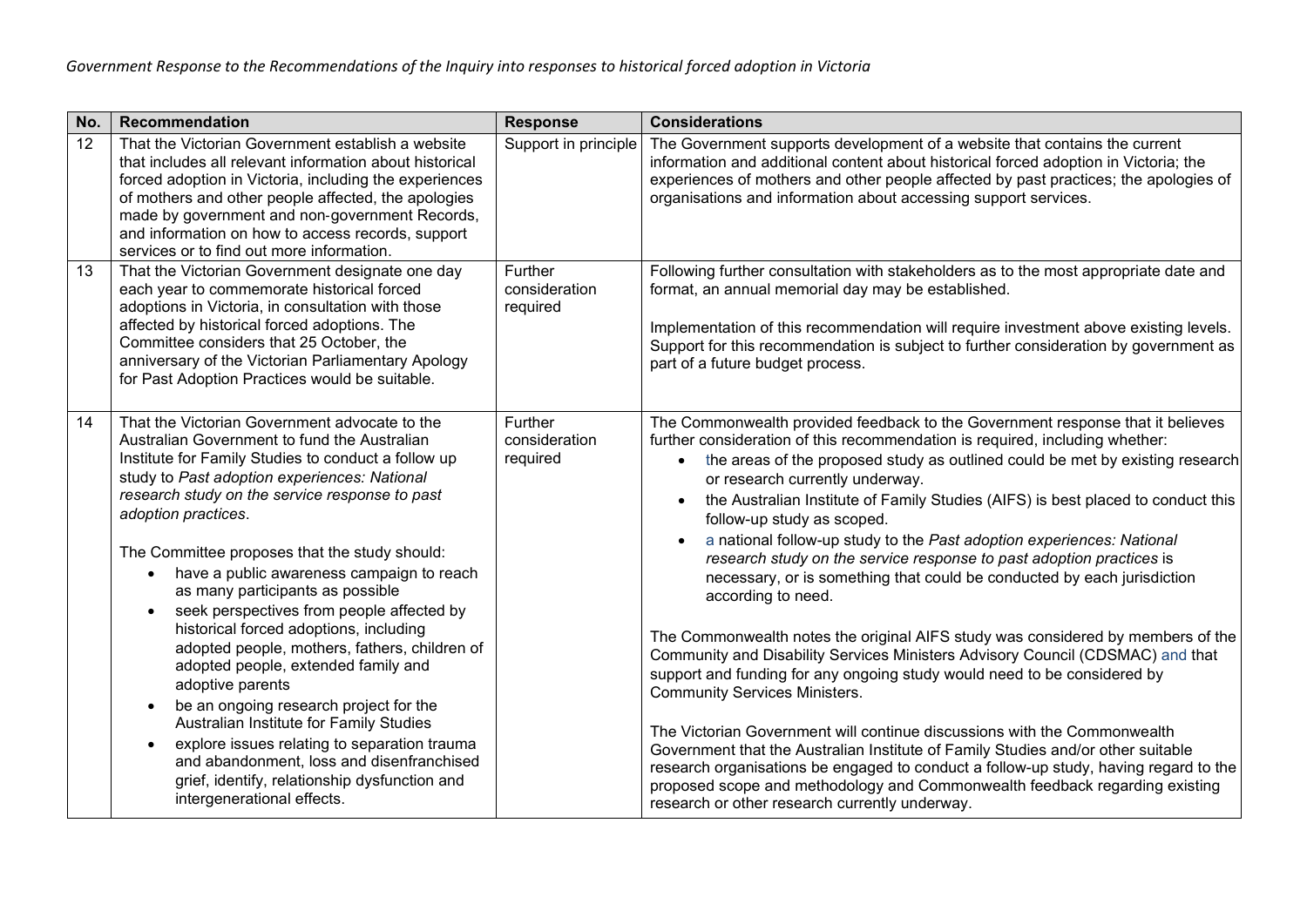| No. | Recommendation                                                                                                                                                                                                                                                                                                                                                                                                                                                                                                                                             | <b>Response</b>                      | <b>Considerations</b>                                                                                                                                                                                                                                                                                                                                                                                                                                                                                                                                                                                                    |
|-----|------------------------------------------------------------------------------------------------------------------------------------------------------------------------------------------------------------------------------------------------------------------------------------------------------------------------------------------------------------------------------------------------------------------------------------------------------------------------------------------------------------------------------------------------------------|--------------------------------------|--------------------------------------------------------------------------------------------------------------------------------------------------------------------------------------------------------------------------------------------------------------------------------------------------------------------------------------------------------------------------------------------------------------------------------------------------------------------------------------------------------------------------------------------------------------------------------------------------------------------------|
| 15  | That the Victorian Government undertake an inquiry<br>into the experiences and the effects of adoption on<br>adopted people for the purposes of:<br>understanding the lived experiences of<br>$\bullet$<br>adopted people<br>examining the effects of adoption on adopted<br>$\bullet$<br>people<br>informing adoption legislation, policy, and<br>practices<br>exploring options to specifically recognise the<br>$\bullet$<br>separation, loss and grief of adopted people<br>raising awareness of the challenges facing<br>$\bullet$<br>adopted people. | Further<br>consideration<br>required | The Government acknowledges the value of undertaking this research. Legislative<br>change is required to enable qualitative research into the effects of adoption.<br>Implementation of this recommendation will require investment above existing levels.<br>Support for this recommendation is subject to further consideration by government as<br>part of a future budget process.                                                                                                                                                                                                                                   |
| 16  | That the Victorian Government implement<br>Recommendation 70 of the Victorian Law Reform<br>Commission in its Review of the Adoption Act 1984<br>to introduce a no-fee, no-fault procedure for<br>applications to discharge an adoption order.                                                                                                                                                                                                                                                                                                             | Further<br>consideration<br>required | The County Court is responsible for making all judicial decisions about adoption in<br>Victoria.<br>The Government will engage with the County Court and Court Services Victoria to<br>discuss implementation of this recommendation, which may involve a change to<br>existing court practice. Any legislative changes will be implemented if broader reforms<br>are made to the Adoption Act 1984.<br>Implementation of this recommendation will require investment above existing levels.<br>Support for this recommendation is subject to further consideration by government as<br>part of a future budget process. |
| 17  | That the Victorian Government publish a<br>step-by-step guide for discharging an adoption on<br>the websites of the Department of Justice and<br>Community Safety, the Supreme Court of Victoria<br>and the County Court of Victoria.                                                                                                                                                                                                                                                                                                                      | Support in<br>principle              | The County Court of Victoria website provides online guidance for applicants and<br>support for unrepresented litigants.<br>The Government acknowledges that this information can be enhanced and will<br>consult with the County Court, Court Services Victoria to update the materials.                                                                                                                                                                                                                                                                                                                                |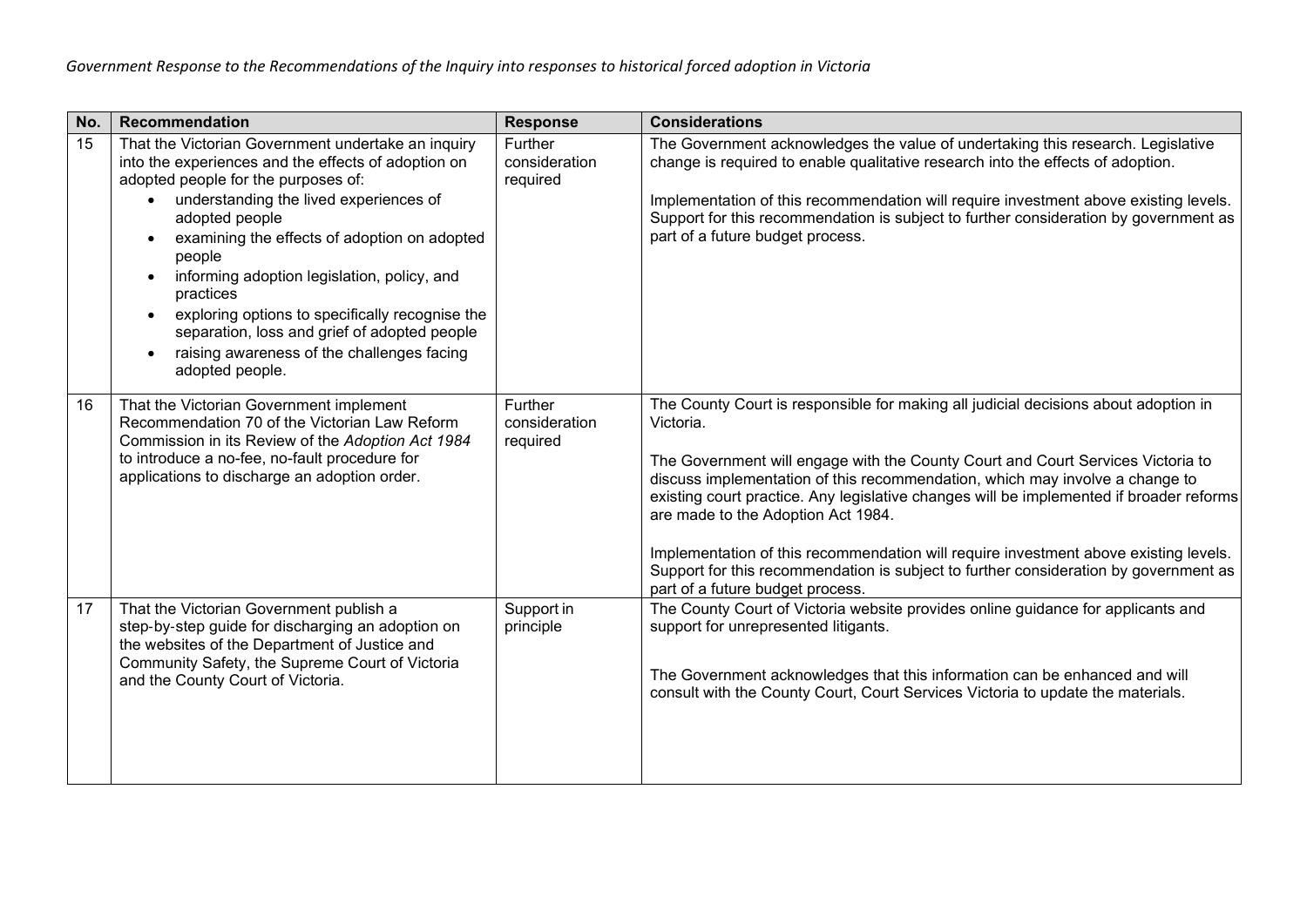| No. | Recommendation                                                                                                                                                                                                                                                                                                                                                                                                                                                                                                                                                                                                                                                                                                                                                                                                                                                                                                                                                                                                                                                                                                                                                                                                                                                                                                                                                                                                                                                                                                                                                                                                                                                                                                                                                            | <b>Response</b>         | <b>Considerations</b>                                                                                                                                                                                                                                                                                                                                                                                                                                                                                                                                                                    |
|-----|---------------------------------------------------------------------------------------------------------------------------------------------------------------------------------------------------------------------------------------------------------------------------------------------------------------------------------------------------------------------------------------------------------------------------------------------------------------------------------------------------------------------------------------------------------------------------------------------------------------------------------------------------------------------------------------------------------------------------------------------------------------------------------------------------------------------------------------------------------------------------------------------------------------------------------------------------------------------------------------------------------------------------------------------------------------------------------------------------------------------------------------------------------------------------------------------------------------------------------------------------------------------------------------------------------------------------------------------------------------------------------------------------------------------------------------------------------------------------------------------------------------------------------------------------------------------------------------------------------------------------------------------------------------------------------------------------------------------------------------------------------------------------|-------------------------|------------------------------------------------------------------------------------------------------------------------------------------------------------------------------------------------------------------------------------------------------------------------------------------------------------------------------------------------------------------------------------------------------------------------------------------------------------------------------------------------------------------------------------------------------------------------------------------|
| 18  | That the Victorian Government establish a redress<br>scheme for mothers whose babies were forcibly<br>removed from them without delay. The redress<br>scheme should comprise the following: a monetary<br>payment, counselling and psychological support and<br>a direct personal response from relevant institutions<br>and organisations. The redress scheme should be<br>guided by the following principles:<br>• The redress scheme should operate on the<br>principle of do no further harm<br>The evidentiary threshold should be<br>$\bullet$<br>'reasonable likelihood' that the mother and<br>baby were forcibly separated, given the<br>passage of time, the loss of records and to<br>prevent retraumatising applicants<br>The eligibility criteria should be broad and<br>include mothers who gave birth in Victoria and<br>mothers who gave birth interstate but now<br>reside in Victoria, to account for the fact that<br>many mothers were sent interstate for their<br>pregnancy and birth or moved interstate due to<br>the trauma<br>The process should be straightforward, and<br>applicants should be supported with legal and<br>counselling support<br>Applicants may choose to accept one, two or<br>all of the components of the redress scheme<br>There should be a fixed payment to<br>$\bullet$<br>acknowledge the forced removal of mothers'<br>babies, rather than an assessment matrix<br>Counselling should be lifelong and available<br>$\bullet$<br>on an episodic basis<br>Counselling should also be offered to other<br>family members in recognition of the<br>intergenerational effect of historical forced<br>adoption<br>Mothers should not be precluded from<br>accessing the redress scheme if they have<br>made a civil claim | Support in<br>principle | The Government is considering a range of available options and schemes to<br>acknowledge the significant harm and trauma that past practices have resulted in for<br>people involved in historical forced adoptions. The scheme will include the elements<br>of payments, counselling, legal advice and individual apologies and will be<br>otherwise consistent with the detailed recommendation.<br>A hardship fund will be immediately designed and established for mothers impacted<br>by forced adoption with exceptional circumstances, including those who are<br>terminally ill. |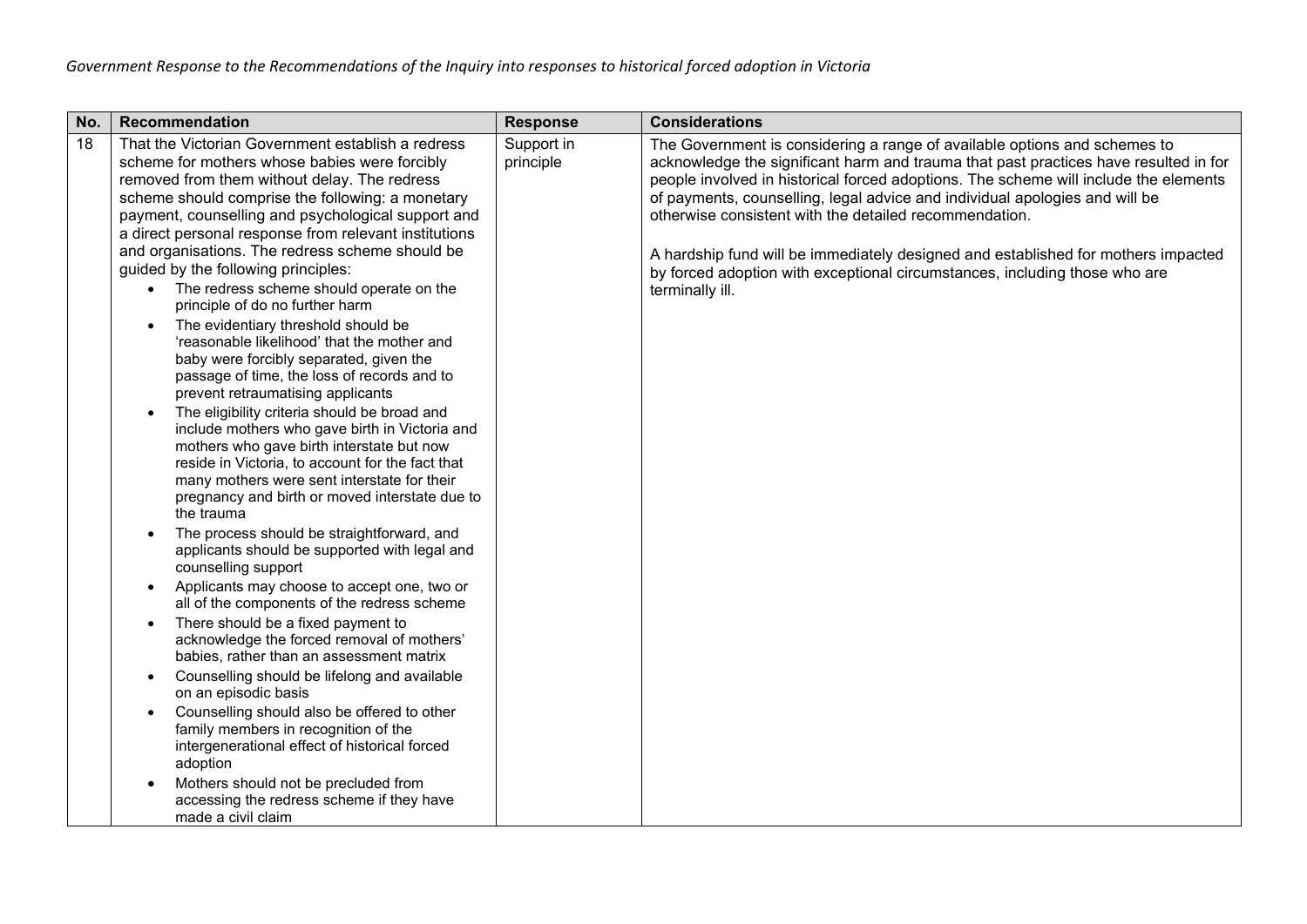| No. | Recommendation                                                                                                                                                                                                                                                                                                                                                                                                                                        | <b>Response</b>                      | <b>Considerations</b>                                                                                                                                                                                                                                                                                                                                                                                                                                                                                                                                                                                                                                                                                      |
|-----|-------------------------------------------------------------------------------------------------------------------------------------------------------------------------------------------------------------------------------------------------------------------------------------------------------------------------------------------------------------------------------------------------------------------------------------------------------|--------------------------------------|------------------------------------------------------------------------------------------------------------------------------------------------------------------------------------------------------------------------------------------------------------------------------------------------------------------------------------------------------------------------------------------------------------------------------------------------------------------------------------------------------------------------------------------------------------------------------------------------------------------------------------------------------------------------------------------------------------|
| 19  | That the Victorian Government work with responsible<br>institutions and organisations to guarantee their<br>involvement in the redress scheme, including<br>reimbursement for redress payments and/or lifelong<br>therapeutic support for redress recipients. Sanctions<br>should be considered for institutions and<br>organisations that do not commit to the scheme<br>within a set timeframe of its establishment by the<br>Victorian Government. | Further<br>consideration<br>required | The Victorian Government is considering a range of available options and schemes<br>to acknowledge the significant harm and trauma that past practices have resulted in<br>for people involved in historical forced adoptions. The Victorian Government will<br>actively engage with the institutions and organisations involved in forced adoptions<br>as part of any redress package. Sanctions for institutions unwilling to participate with<br>the Government will be considered.<br>Implementation of this recommendation will require investment above existing levels.<br>Support for this recommendation is subject to further consideration by government as<br>part of a future budget process. |
| 20  | That the Victorian Government use its position on<br>the National Federation Reform Council (formerly the<br>Council of Australian Governments) to advocate for<br>historical forced adoption redress schemes in other<br>states and territories.                                                                                                                                                                                                     | Support in<br>principle              | The Government is considering a range of available options and schemes to<br>acknowledge the significant harm and trauma that past practices have resulted in for<br>people involved in historical forced adoptions.<br>The Government will consider available options for advocating with other states and<br>territories in relation to the establishment of Forced Adoption Redress Schemes.                                                                                                                                                                                                                                                                                                            |
| 21  | That the Victorian Government establish and fund a<br>legal advice and referral service to ensure that<br>applicants to the redress scheme receive free,<br>independent legal advice and make informed<br>decisions about their options in relation to accessing<br>redress and/or civil litigation.                                                                                                                                                  | Further<br>consideration<br>required | Should a redress scheme be established, government would intend for the scheme to<br>be easy for applicants to navigate. The scheme's processes would be straightforward,<br>aimed at ensuring applicants can make informed decisions about their course of<br>action. Options will be explored for provision of independent legal advice, support and<br>referral, if required by applicants at any point of the process.<br>Implementation of this recommendation will require investment above existing levels.<br>Support for this recommendation is subject to further consideration by government as<br>part of a future budget process.                                                             |
| 22  | That the Victorian Government consider<br>establishing a redress scheme for people who were<br>forcibly adopted, especially those who were placed<br>in institutions or adopted into unsuitable families.                                                                                                                                                                                                                                             | Support in principle                 | The Government will fund initial research into the establishment and costs of such a<br>scheme and will then act on the findings of that research.                                                                                                                                                                                                                                                                                                                                                                                                                                                                                                                                                         |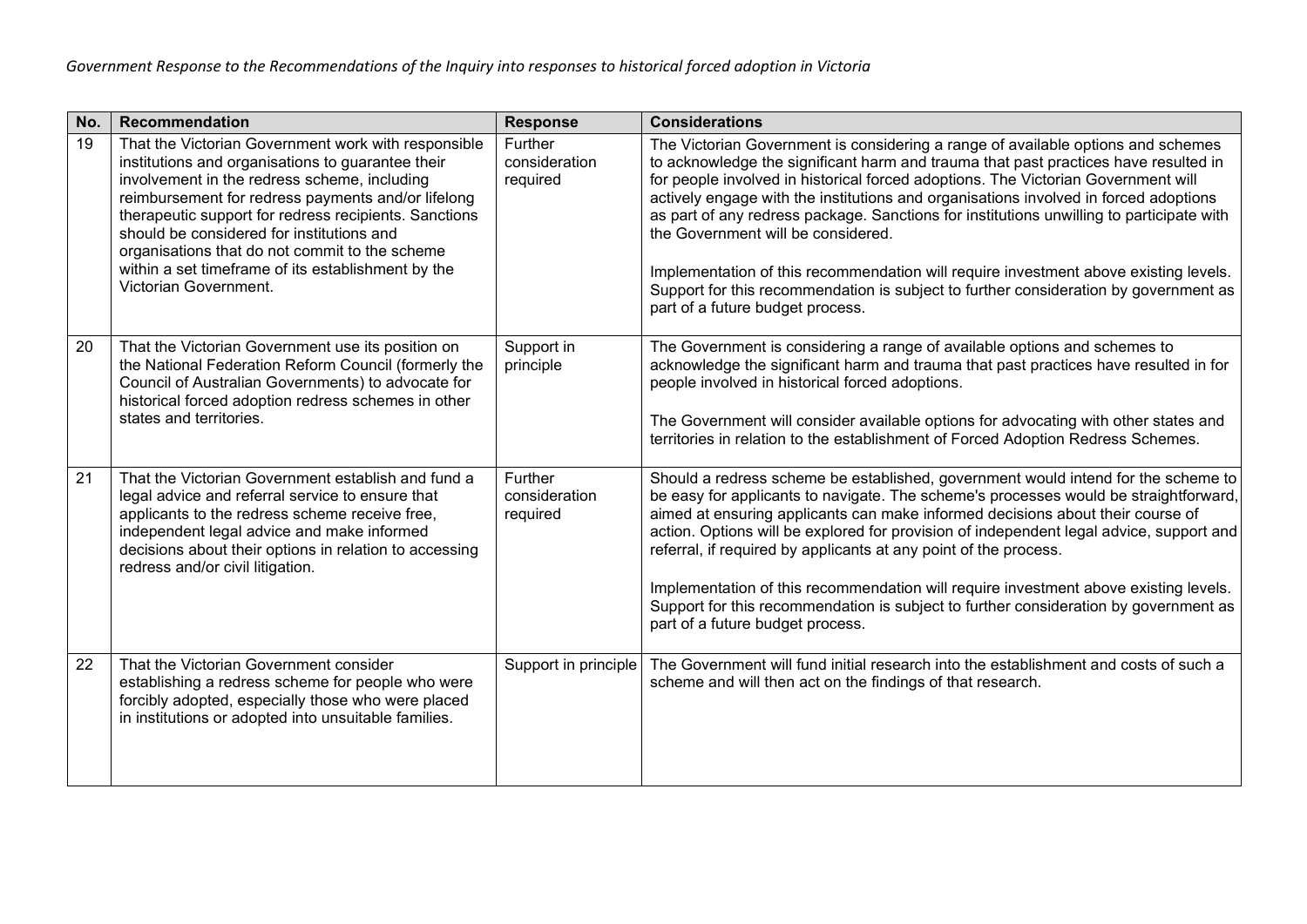| No. | Recommendation                                                                                                                                                                                                                                                 | <b>Response</b>         | <b>Considerations</b>                                                                                                                                                                                                                                                                                                                                                                                                                                                                                                                                                                                                                                      |
|-----|----------------------------------------------------------------------------------------------------------------------------------------------------------------------------------------------------------------------------------------------------------------|-------------------------|------------------------------------------------------------------------------------------------------------------------------------------------------------------------------------------------------------------------------------------------------------------------------------------------------------------------------------------------------------------------------------------------------------------------------------------------------------------------------------------------------------------------------------------------------------------------------------------------------------------------------------------------------------|
| 23  | That the Victorian Government immediately seek to<br>amend the Limitation of Actions Act 1958 (Vic) to<br>exclude those affected by forced adoption from the<br>operation of the limitations period under that Act.                                            | Support in<br>principle | The Government recognises that adoption practices have resulted in significant<br>trauma and injustices for mothers, adopted people and other family members.<br>Mothers and adopted children in particular, have often felt silenced and discouraged<br>from talking about their experiences. It is important that there is accountability and<br>acknowledgement from responsible institutions and organisations. The Government<br>will consider reforms to statutory limitation periods in conjunction with a broader<br>package of reforms, so that claimants are not limited to pursuing civil claims and have<br>a choice between multiple avenues. |
| 24  | That the Victorian Government investigate<br>removing the requirement to prove a significant<br>injury has been suffered as a result of the<br>separation of mother and baby in relation to<br>personal injury claims made under the Wrongs Act<br>1958 (Vic). | Support in<br>principle | The Government acknowledges that it may be difficult to prove there has been a<br>significant injury in some historical forced adoption cases. The Government will<br>explore reform options in this area in consultation with stakeholders, noting the need<br>to consider broader implications of possible amendments to the Wrongs Act 1958<br>$(Vic)$ .                                                                                                                                                                                                                                                                                                |
| 25  | That the Victorian Government convey that original<br>birth certificates are not valid legal documents in a<br>considerate manner to minimise distress to people<br>who are adopted.                                                                           | Support in full         | The Government will ensure it conveys that original birth certificates are not legal<br>documents in a considerate manner to minimise distress to people who are adopted.                                                                                                                                                                                                                                                                                                                                                                                                                                                                                  |
| 26  | That the Victorian Government implement integrated<br>birth certificates without delay, issued to people who<br>are adopted upon request and that they be legal<br>proof of identity of equal status to other birth<br>certificates.                           | Support in<br>principle | Currently the birth certificate issued after an adoption order removes all evidence of<br>the adopted person's birth parents and replaces them with the names of adoptive<br>parents. This birth certificate becomes the adopted person's legal identification. Many<br>adopted people have asked that their natural parents be reflected on their birth<br>certificate. The Government will introduce legislative amendments to bring about<br>integrated birth certificates.                                                                                                                                                                             |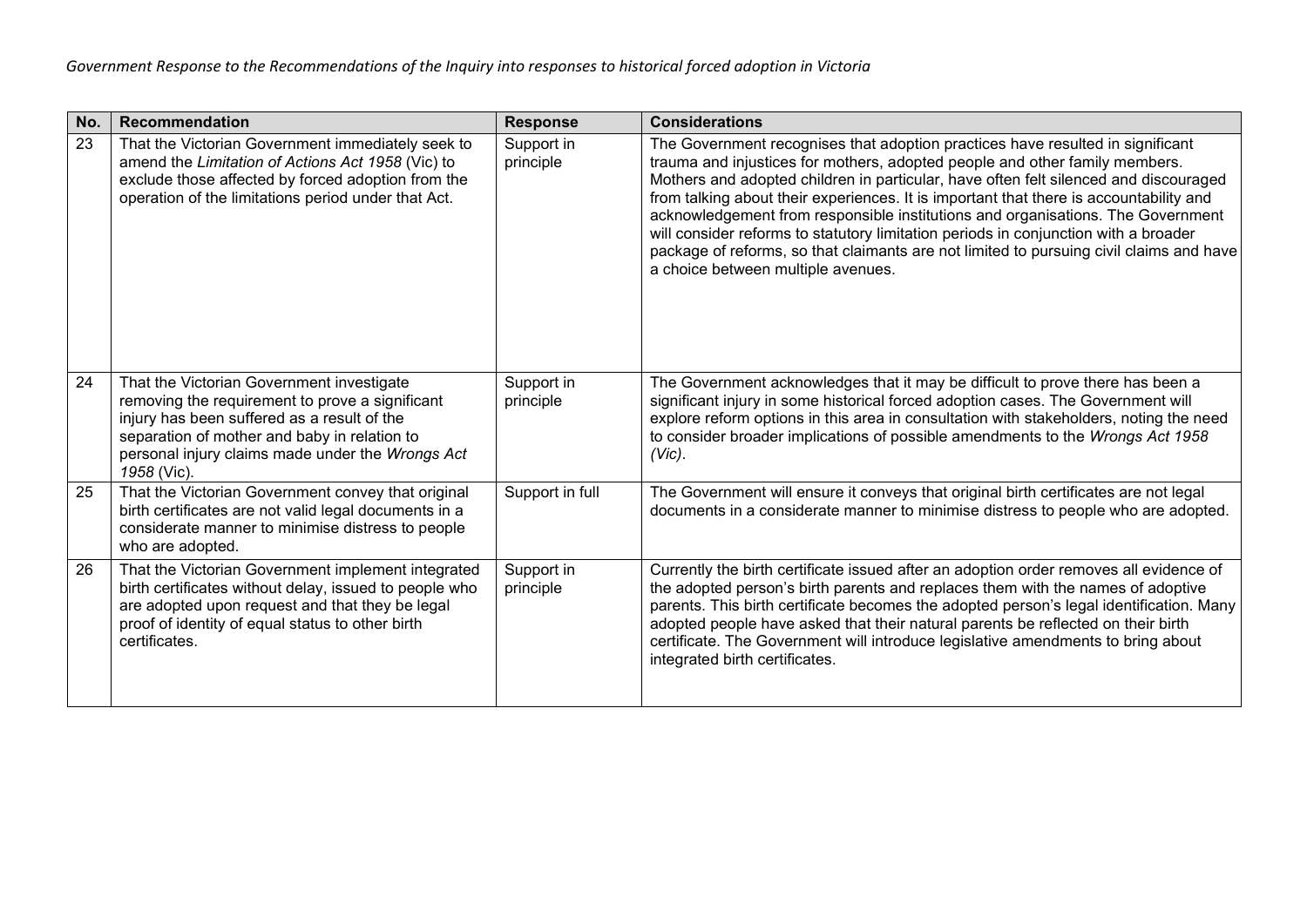| No. | Recommendation                                                                                                                                                                                                                                                                                                                                                                                                                                                                                                                                                                                                                                     | <b>Response</b>         | <b>Considerations</b>                                                                                                                                                                                                                                                                                                                                                                                                                                                                                                                                                                                                                                                                                                          |
|-----|----------------------------------------------------------------------------------------------------------------------------------------------------------------------------------------------------------------------------------------------------------------------------------------------------------------------------------------------------------------------------------------------------------------------------------------------------------------------------------------------------------------------------------------------------------------------------------------------------------------------------------------------------|-------------------------|--------------------------------------------------------------------------------------------------------------------------------------------------------------------------------------------------------------------------------------------------------------------------------------------------------------------------------------------------------------------------------------------------------------------------------------------------------------------------------------------------------------------------------------------------------------------------------------------------------------------------------------------------------------------------------------------------------------------------------|
| 27  | That the Victorian Government undertake a public<br>education campaign to promote the rights of parents<br>to access adoption records and information about<br>their children.                                                                                                                                                                                                                                                                                                                                                                                                                                                                     | Support in<br>principle | The Government supports in principle development of a public information campaign<br>so that parents, adopted people and relatives have additional information about how<br>to access records and information. There is information on the Department of Justice<br>and Community Safety website and the Government will develop a new website with<br>enhanced and additional content.<br>The Government will examine and explore a range of options for enhancing public<br>knowledge and awareness about adoption information and records. Consideration will<br>be given to how best to reach people, particularly older adults and those who face<br>additional barriers to receiving information.                        |
| 28  | That the Victorian Government implement<br>Recommendation 86 of the Victorian Law<br>Reform Commission's Review of the Adoption<br>Act 1984 (Vic):<br>The current requirement for an applicant for<br>access to information to be interviewed by an<br>approved counsellor in section 87 of the<br>Adoption Act should be replaced with an<br>obligation on the Secretary [of the Department<br>of Justice and Community Safety] to:<br>a) offer applicants counselling before<br>providing them with access to<br>information<br>b) advise an applicant if the information<br>could reasonably be expected to be<br>distressing to the applicant. | Support in full         | This recommendation has already been implemented in practice.<br>Operational changes since the release of the Victorian Law Reform Commission's<br>Review of the Adoption Act 1984 and transition of adoption services from the former<br>Department of Health and Human Services to the Department of Justice and<br>Community Safety have modernised practice to ensure that applicants understand the<br>information contained in their records and gauge their need for further support.<br>This practice satisfies the section 87 requirement. A clarifying legislative amendment<br>will be made to section 87 at the next opportunity, in line with recommendation 28, so<br>that it clearly reflects current practice. |
| 29  | That the Victorian Government waive any court<br>costs or fees for a person applying to obtain<br>information that was previously redacted or<br>withheld under the Adoption Act 1984 (Vic).                                                                                                                                                                                                                                                                                                                                                                                                                                                       | Support in full         | This recommendation has already been implemented. Where a person is seeking<br>information previously redacted or withheld by an adoption information service under<br>the Adoption Act 1984, they apply to the Court under section 99 of the Act. The Court<br>currently waives this fee, along with a number of other adoption related fees.                                                                                                                                                                                                                                                                                                                                                                                 |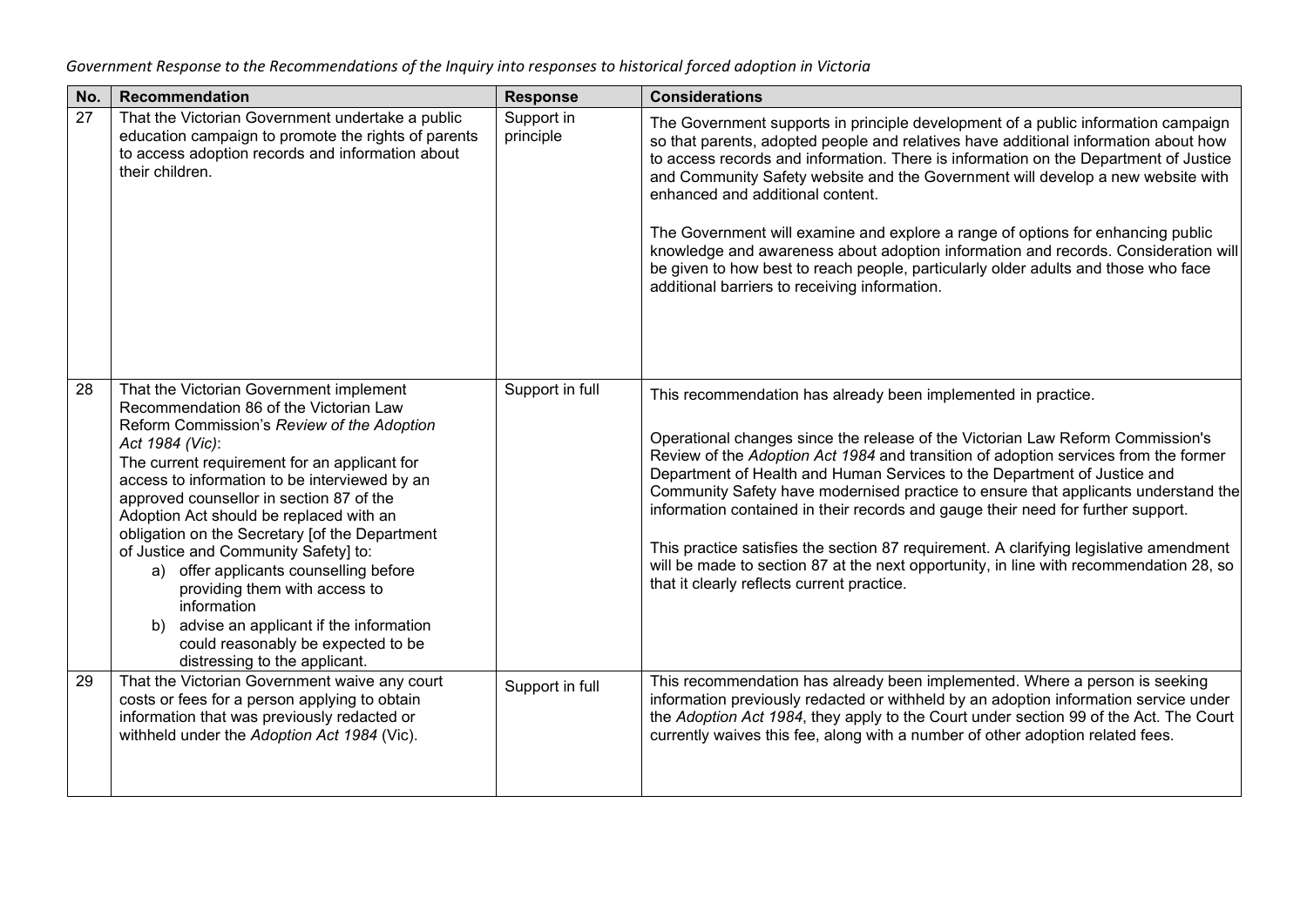| No. | Recommendation                                                                                                                                                                                                                                                                   | <b>Response</b>                      | <b>Considerations</b>                                                                                                                                                                                                                                                                                                                                                                                                                                                                                                                                                                                                                                                                                                                                                                                                                                                                                                                                                                                                                                                                                                                                                                                                                                                                                                                     |
|-----|----------------------------------------------------------------------------------------------------------------------------------------------------------------------------------------------------------------------------------------------------------------------------------|--------------------------------------|-------------------------------------------------------------------------------------------------------------------------------------------------------------------------------------------------------------------------------------------------------------------------------------------------------------------------------------------------------------------------------------------------------------------------------------------------------------------------------------------------------------------------------------------------------------------------------------------------------------------------------------------------------------------------------------------------------------------------------------------------------------------------------------------------------------------------------------------------------------------------------------------------------------------------------------------------------------------------------------------------------------------------------------------------------------------------------------------------------------------------------------------------------------------------------------------------------------------------------------------------------------------------------------------------------------------------------------------|
| 30  | That the Victorian Government require the<br>Adoption Information Service to provide a full report<br>on lost or destroyed records and/or adoption<br>information, including the search process and any<br>evidence of destruction, for example, the report of<br>fire or flood. | Further<br>consideration<br>required | This recommendation will be implemented operationally.<br>The Government acknowledges that lost or destroyed records can be a problem for<br>people affected by historical forced adoption, particularly hospital and medical<br>records. In some cases, loss or destruction may have been accidental, such as<br>through fire, flood or during relocation. In others, it may be the result of legitimate<br>document destruction policies. The Government will work with all relevant<br>organisations and institutions to centralise all existing records and provide a full report<br>on lost or destroyed records and/or adoption information, including the search process<br>and any evidence of destruction.<br>The Department of Justice and Community Safety Adoption Information Service<br>currently supports applicants to locate their adoption records and adoption-related<br>hospital and medical records and provides information to the individual. The<br>Government will determine the best way of providing written information to an<br>applicant and enact changes within the next six months.<br>Implementation of this recommendation will require investment above existing levels.<br>Support for this recommendation is subject to further consideration by government as<br>part of a future budget process. |
| 31  | That the Victoria Government cease the operation of<br>adoption information services within approved<br>agencies and centralise Victoria's Adoption<br>Information Service.                                                                                                      | Support in full                      | This recommendation has already been implemented.<br>On 1 October 2021, the Secretary of the Department of Justice and Community<br>Safety ceased to authorise adoption agencies under the Adoption Act 1984. Adoption<br>Services, as the Secretary's delegate, is the guardian of all children available for<br>adoption in Victoria and decides which adoptive families are approved to adopt, as<br>well as releasing records and information to applicants for adoption information.<br>Agencies continue to provide a range of services to children and families, such as<br>counselling to parents considering placing their child for adoption, assessing people<br>wanting to adopt and post placement supervision and support, but they do so as<br>funded service providers.<br>This centralised decision-making model is consistent with recommendations made in<br>the Victorian Law Reform Commission's Review of the Adoption Act 1984 report as<br>well as the delivery of adoption services in other Australian jurisdictions.                                                                                                                                                                                                                                                                                           |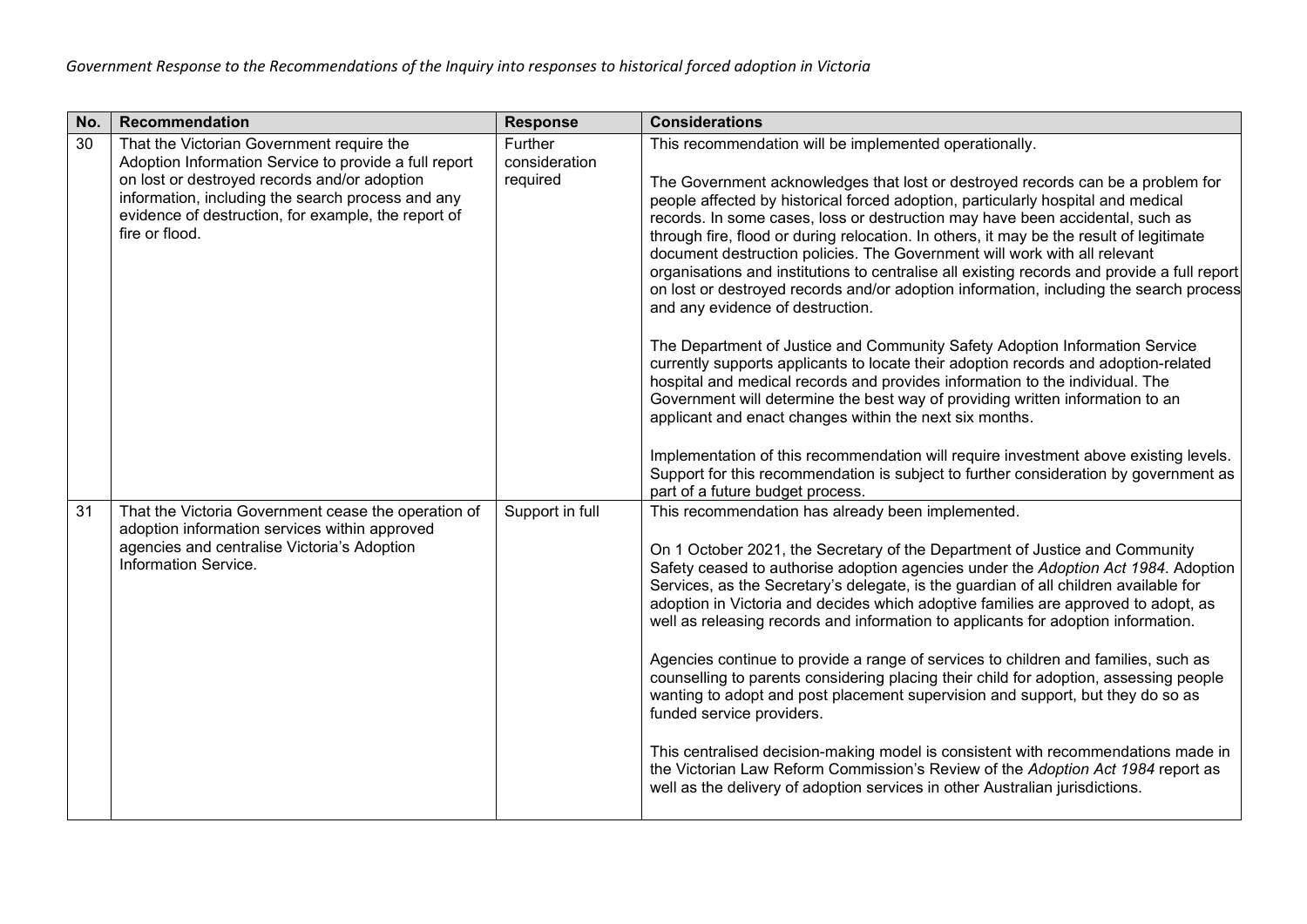| No. | <b>Recommendation</b>                                                                                                                                                                                                                  | <b>Response</b>                      | <b>Considerations</b>                                                                                                                                                                                                                                                                                                                                                                                                                                                                                                                                                                                                                                                                                                                                                                                                                                                                                                                                                                                                                                                                                                                                                                                                                                                                                                                                                                                                                                                                                            |
|-----|----------------------------------------------------------------------------------------------------------------------------------------------------------------------------------------------------------------------------------------|--------------------------------------|------------------------------------------------------------------------------------------------------------------------------------------------------------------------------------------------------------------------------------------------------------------------------------------------------------------------------------------------------------------------------------------------------------------------------------------------------------------------------------------------------------------------------------------------------------------------------------------------------------------------------------------------------------------------------------------------------------------------------------------------------------------------------------------------------------------------------------------------------------------------------------------------------------------------------------------------------------------------------------------------------------------------------------------------------------------------------------------------------------------------------------------------------------------------------------------------------------------------------------------------------------------------------------------------------------------------------------------------------------------------------------------------------------------------------------------------------------------------------------------------------------------|
| 32  | That the Victorian Government fund the<br>Victorian Adoption Network for Information and<br>Self Help on an ongoing and flexible basis to<br>ensure the provision of a comprehensive<br>post-adoption support service in Victoria.     | Further<br>consideration<br>required | The Victorian Government is committed to the provision of comprehensive post<br>adoption support services which include mental health/support, training, finding<br>historical information, search, outreach and intermediary support, and peer support<br>groups.<br>The Victorian Government currently supports post adoption support services with<br>funding of \$0.823 million provided in 2021-22 as well as services provided directly<br>through the Department of Justice and Community Safety. Some services have been<br>provided since 1989 through the Victorian Adoption Network for Information and Self<br>Help (VANISH) and funding for this service is currently provided through to 2023-24.<br>Other services are provided through agencies that hold adoption records. The<br>Commonwealth Government also funds support services to people affected by<br>historical forced adoptions through services such as Relationships Australia Victoria.<br>Implementation of this recommendation will require investment above existing levels.<br>Support for this recommendation is subject to further consideration by government as<br>part of a future budget process.<br>If the required funding is available, the Victorian Government will review all post<br>adoption support service provided in Victoria with a view to inform new and current<br>services, funding arrangements, how service providers are selected, outcome<br>measures and coordination with Commonwealth services. |
| 33  | That the Victorian Government clarify and clearly<br>publicise the rights of people to access current<br>information from the Births, Deaths and Marriages<br>Register that may contain identifying information<br>about other people. | Support in full                      | The Government will ensure clear information and guidelines are published on a<br>website so that people are aware of their rights in relation to accessing information<br>from the Births, Deaths and Marriages Register and privacy related matters.                                                                                                                                                                                                                                                                                                                                                                                                                                                                                                                                                                                                                                                                                                                                                                                                                                                                                                                                                                                                                                                                                                                                                                                                                                                           |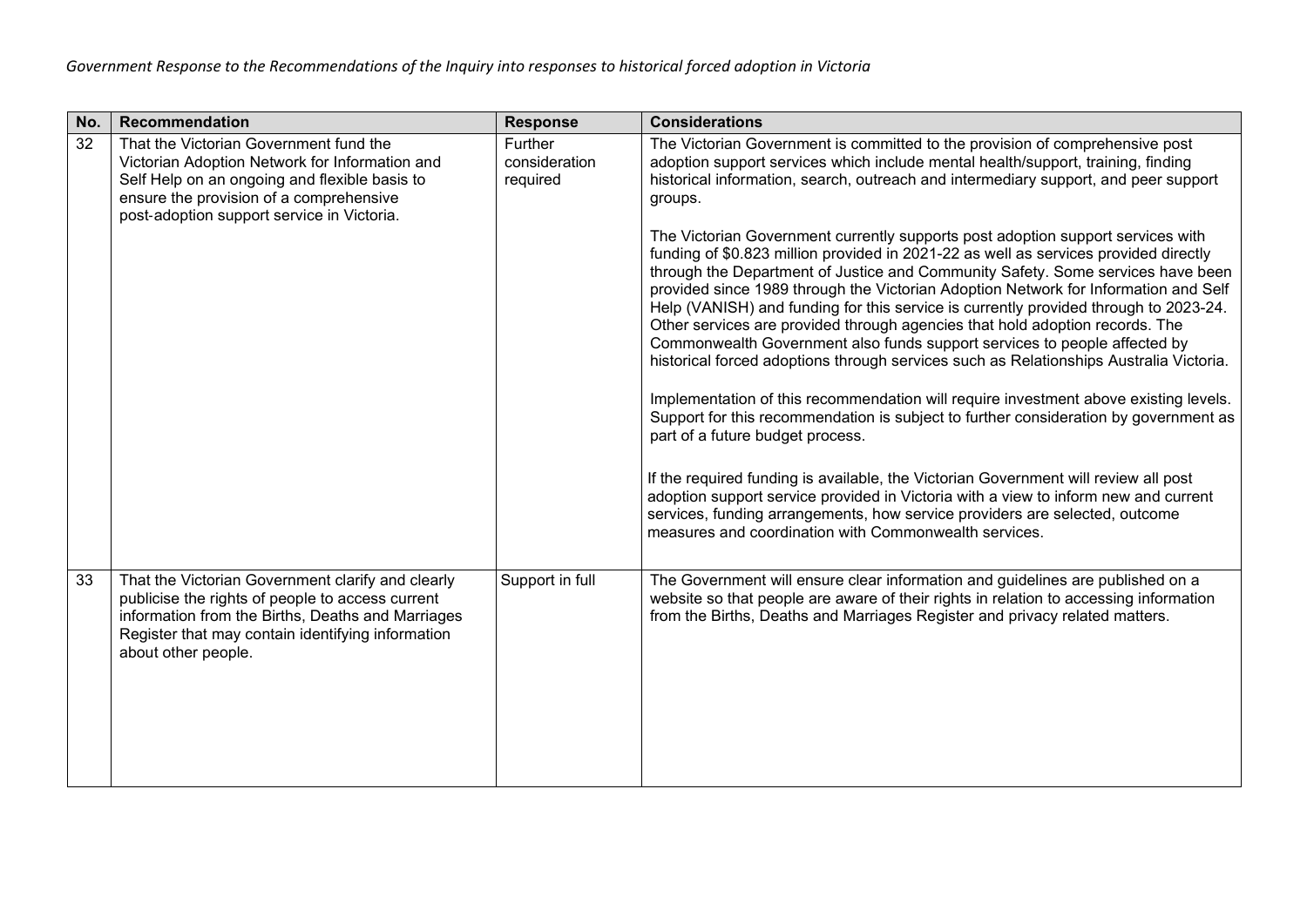| No. | Recommendation                                                                                                                                                                                                                   | <b>Response</b>                             | <b>Considerations</b>                                                                                                                                                                                                                                                                                                                                                                                                                                                                                                                                                                                                                                                                                                                                                                                                  |
|-----|----------------------------------------------------------------------------------------------------------------------------------------------------------------------------------------------------------------------------------|---------------------------------------------|------------------------------------------------------------------------------------------------------------------------------------------------------------------------------------------------------------------------------------------------------------------------------------------------------------------------------------------------------------------------------------------------------------------------------------------------------------------------------------------------------------------------------------------------------------------------------------------------------------------------------------------------------------------------------------------------------------------------------------------------------------------------------------------------------------------------|
| 34  | That the Victorian Government waive Births, Deaths<br>and Marriages' search and certificate costs for<br>people affected by forced adoption                                                                                      | Support in<br>principle                     | The Government is considering waiving Births, Deaths and Marriages' search and<br>certificate costs for people affected by forced adoptions and is reviewing current<br>legislative provisions and policies.                                                                                                                                                                                                                                                                                                                                                                                                                                                                                                                                                                                                           |
| 35  | That the Victorian Government endorse the use of<br>DNA testing and develop practices guidelines to<br>support its use as a search tool.                                                                                         | <b>Further</b><br>consideration<br>required | The Government acknowledges that DNA testing can play a role in people becoming<br>aware of their adoption, as well as how people affected by adoption search for family<br>members. The modern reality of commercially available DNA testing will be considered in<br>planning for any service improvements to support people searching for family. The<br>Adoption Act 1984 may need to be amended to fully implement this recommendation.<br>Implementation of this recommendation will require investment above existing levels.<br>Support for this recommendation is subject to further consideration by government as<br>part of a future budget process.                                                                                                                                                       |
| 36  | That the Victorian Government explore opportunities<br>to notify a natural parent if their child dies and an<br>adult adopted person if their parent dies, taking into<br>account any privacy concerns for all relevant parties. | Further<br>consideration<br>required        | Substantial consultation is required to consider the impact of this recommendation on a<br>range of parties who might be affected, noting that it will cover natural parents in<br>intercountry adoptions, and some people who may not wish to be notified. The technical<br>feasibility of implementing this reform will also need to be explored.                                                                                                                                                                                                                                                                                                                                                                                                                                                                    |
| 37  | That the Victorian Government offer specialist<br>adoption-informed counsellors and support workers<br>to people reuniting with family, including as they<br>build their relationship in the post-reunification<br>period.       | Further<br>consideration<br>required        | The Victorian Government agrees that the provision of specialist adoption-informed<br>counselling and support workers is important to support Victorians affected by historical<br>forced adoption throughout the reunification process.<br>The Victorian Government currently supports post adoption support services, with funding<br>of \$0.823 million provided in 2021-22. This funding is used to search for information or<br>family on behalf of people affected by adoption and provide emotional support for people<br>who are seeking adoption information or reconnecting with family.<br>Implementation of this recommendation will require investment above existing levels.<br>Support for this recommendation is subject to further consideration by government as<br>part of a future budget process. |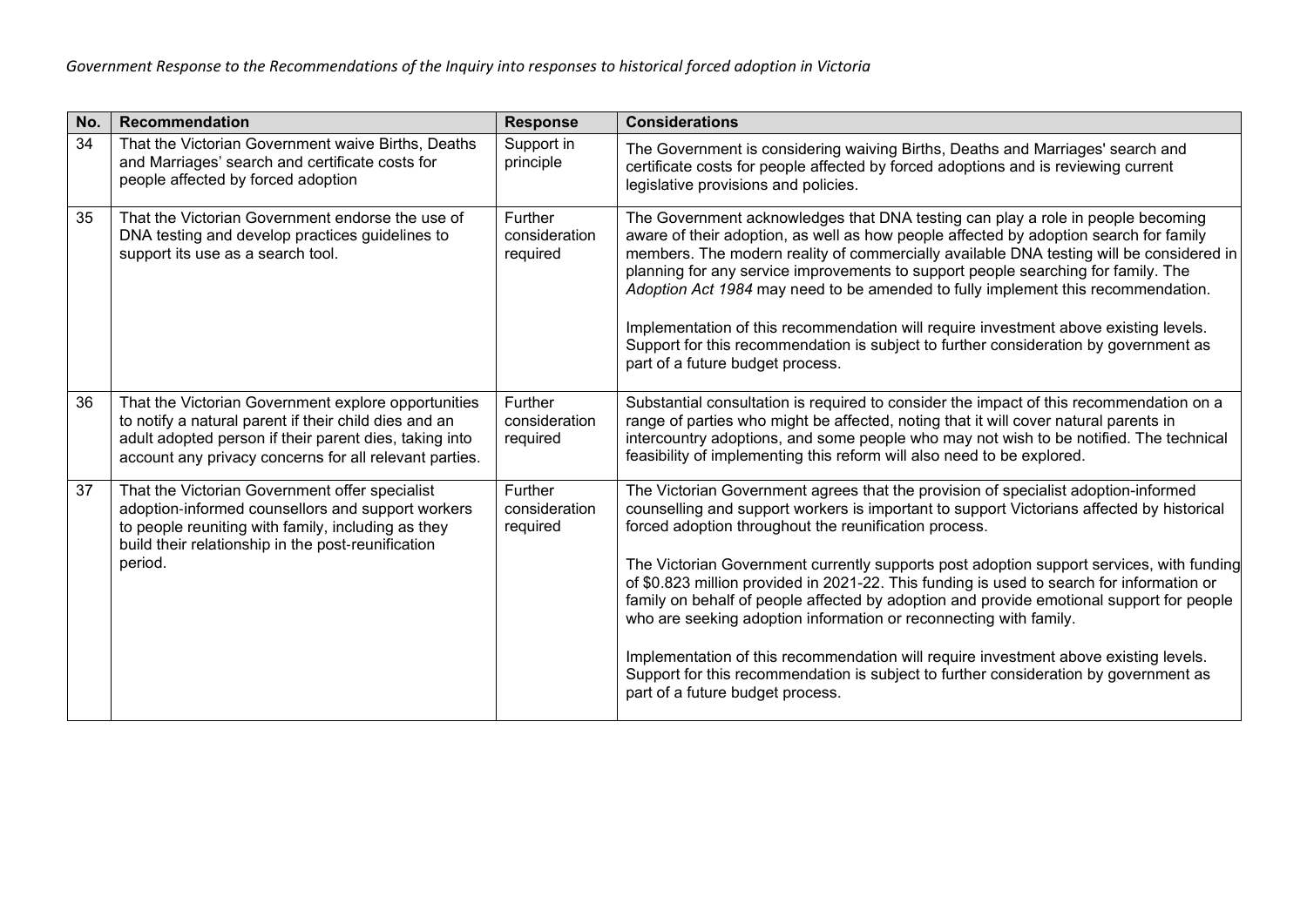| No. | Recommendation                                                                                                                                                                                                                                                                                                                                                                                                                                                                                                                                                                                                                                                                                                                                                                                                                                                                                                                | <b>Response</b>                      | <b>Considerations</b>                                                                                                                                                                                                                                                                                                                                                                                                                                                                                                                                                                                                                                                                                                                                                                                                                                                                                                                                                                                                                                                                                                                                                                                                            |
|-----|-------------------------------------------------------------------------------------------------------------------------------------------------------------------------------------------------------------------------------------------------------------------------------------------------------------------------------------------------------------------------------------------------------------------------------------------------------------------------------------------------------------------------------------------------------------------------------------------------------------------------------------------------------------------------------------------------------------------------------------------------------------------------------------------------------------------------------------------------------------------------------------------------------------------------------|--------------------------------------|----------------------------------------------------------------------------------------------------------------------------------------------------------------------------------------------------------------------------------------------------------------------------------------------------------------------------------------------------------------------------------------------------------------------------------------------------------------------------------------------------------------------------------------------------------------------------------------------------------------------------------------------------------------------------------------------------------------------------------------------------------------------------------------------------------------------------------------------------------------------------------------------------------------------------------------------------------------------------------------------------------------------------------------------------------------------------------------------------------------------------------------------------------------------------------------------------------------------------------|
| 38  | That the Victorian Government provide ongoing<br>funding to the Victorian Adoption Network for<br>Information and Self-Help (VANISH) to deliver a<br>low-cost, or preferably free, state-based specialised<br>mental health support service for people affected by<br>historical forced adoptions. The Victorian<br>Government consider the following factors when<br>funding the service:<br>people should be able to access support on<br>an ongoing and flexible basis, including<br>episodically in recognition that the negative<br>effects of historical forced adoption are<br>lifelong and can be triggered at different<br>times<br>it should offer alternative mental health<br>services outside of traditional therapy, for<br>example art therapy<br>it should build upon VANISH's existing<br>brokerage system and register of<br>trauma-informed and specialised counsellors<br>and other health professionals. | Further<br>consideration<br>required | The Victorian Government acknowledges the need to provide specialist adoption-related<br>mental health supports for Victorians affected by historical forced adoptions, as the<br>negative effects can be lifelong. The Victorian Government is open to considering<br>alternative therapy initiatives if they are proven to improve outcomes for recipients.<br>The Victorian Government currently supports post adoption support services, with funding<br>of \$0.823 million provided in 2021-22. This funding is used to support Victorians with a<br>network of approved counsellors maintained through the Victorian Adoption Network for<br>Information and Self Help (VANISH).<br>Implementation of this recommendation will require investment above existing levels.<br>Support for this recommendation is subject to further consideration by government as<br>part of a future budget process.<br>If the required funding is available, the Victorian Government will review all post adoption<br>support service provided in Victoria with a view to inform new and current services,<br>funding arrangements, how service providers are selected, outcome measures and<br>coordination with Commonwealth services. |
| 39  | That the Victorian Government ensure its funding to<br>Victorian Adoption Network for Information and Self<br>Help (VANISH) to deliver mental health and<br>emotional support services as proposed in<br>Recommendation 38 include a specific allocation of<br>funding for the regular provision of VANISH training<br>to health professionals.                                                                                                                                                                                                                                                                                                                                                                                                                                                                                                                                                                               | Further<br>consideration<br>required | The Victorian Government recognises the importance of health professionals having<br>access to information and training about historical forced adoptions so they can provide<br>patients with enhanced support and care. Information and training will also enable health<br>professionals to advise their patients of complementary services funded by the<br>Commonwealth Government.<br>The Victorian Government notes that recommendation 40 aims to achieve similar goals<br>and any future policy will consider both recommendations 39 and 40.<br>Implementation of this recommendation will require investment above existing levels.<br>Support for this recommendation is subject to further consideration by government as<br>part of a future budget process.                                                                                                                                                                                                                                                                                                                                                                                                                                                       |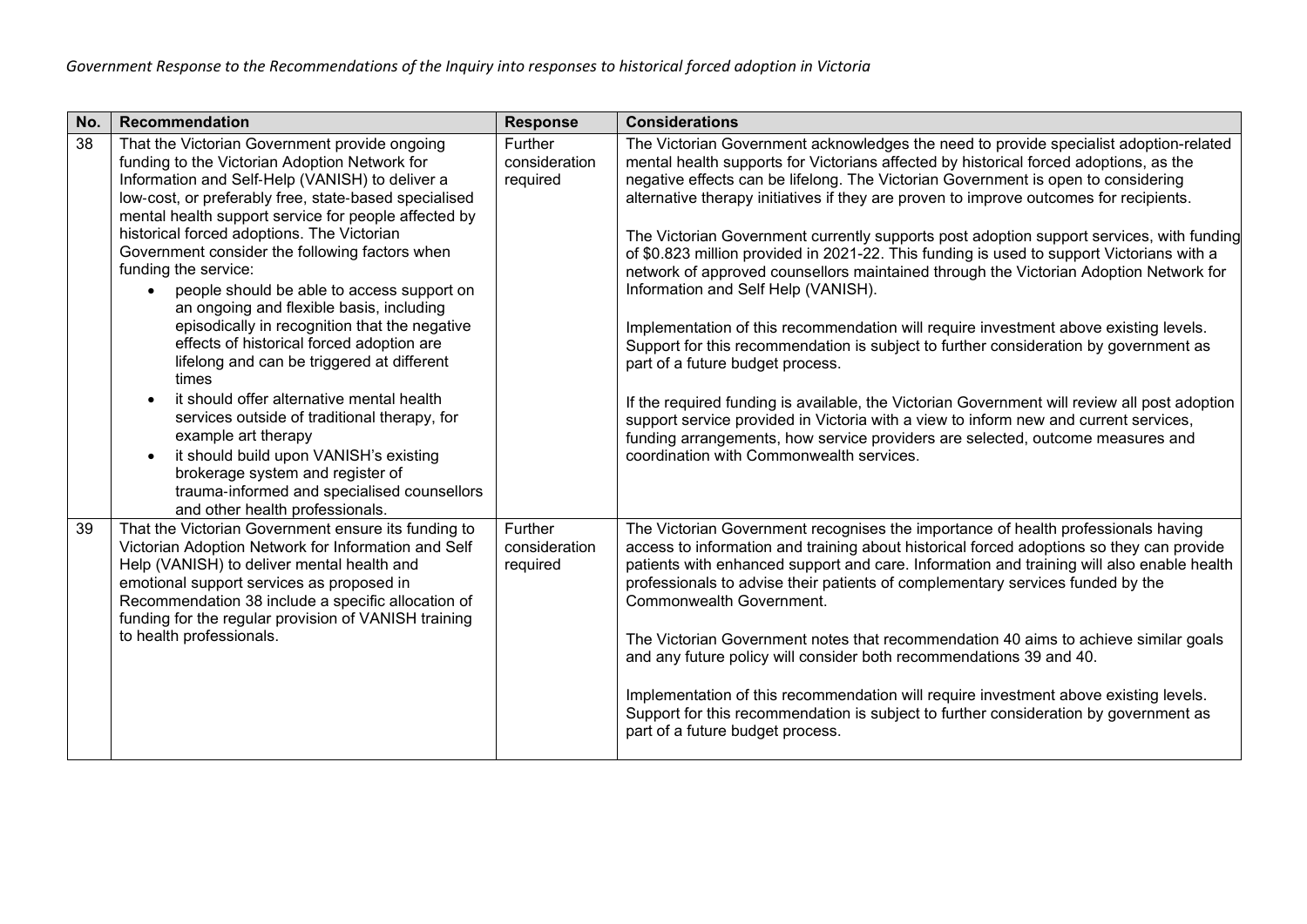| No. | Recommendation                                                                                                                                               | <b>Response</b>                      | <b>Considerations</b>                                                                                                                                                                                                                                                                                                                                                                                                                       |
|-----|--------------------------------------------------------------------------------------------------------------------------------------------------------------|--------------------------------------|---------------------------------------------------------------------------------------------------------------------------------------------------------------------------------------------------------------------------------------------------------------------------------------------------------------------------------------------------------------------------------------------------------------------------------------------|
| 40  | That the Victorian Government facilitate the delivery of<br>the Australian Psychological Society training among<br>health professionals throughout Victoria. | Further<br>consideration<br>required | The Victorian Government acknowledges that understanding and responding to trauma is<br>a core capability for the mental health and wellbeing workforce and will be a priority focus<br>as part of the larger mental health reforms currently taking place in Victoria.                                                                                                                                                                     |
|     |                                                                                                                                                              |                                      | The Commonwealth Department of Health funded the Australian Psychological Society<br>(APS) in 2014 to develop training courses and materials on forced adoption for health<br>providers and, three training modules were completed and published in 2016. The<br>Department is currently funding the APS to refresh the existing training modules with the<br>aim of increasing the referral pool of appropriately qualified professionals. |
|     |                                                                                                                                                              |                                      | Whilst APS has historically delivered training to health professionals about how to work<br>with people that have experienced forced adoption, a review would need to be<br>undertaken to understand if the refreshed content is contemporary and appropriate and if<br>this incorporates lived experience expertise.                                                                                                                       |
|     |                                                                                                                                                              |                                      | The Victorian Government notes that Recommendation 39 aims to achieve similar goals<br>and any future policy should consider both recommendations 39 and 40.                                                                                                                                                                                                                                                                                |
|     |                                                                                                                                                              |                                      | Implementation of this recommendation will require investment above existing levels.<br>Support for this recommendation is subject to further consideration by government as<br>part of a future budget process.                                                                                                                                                                                                                            |
|     |                                                                                                                                                              |                                      | The Commonwealth provided feedback to the Government response noting that action is<br>already underway by the Commonwealth to update and subsidise the specialist training<br>and resources delivered to professionals working with people affected by Australia's past<br>forced adoption policies and practices nationwide.                                                                                                              |
|     |                                                                                                                                                              |                                      | The new training modules will supersede the previous training modules and will be<br>accompanied by a communication strategy to target up to 100 psychologists and 50<br>General Practitioners nationally to complete the training.                                                                                                                                                                                                         |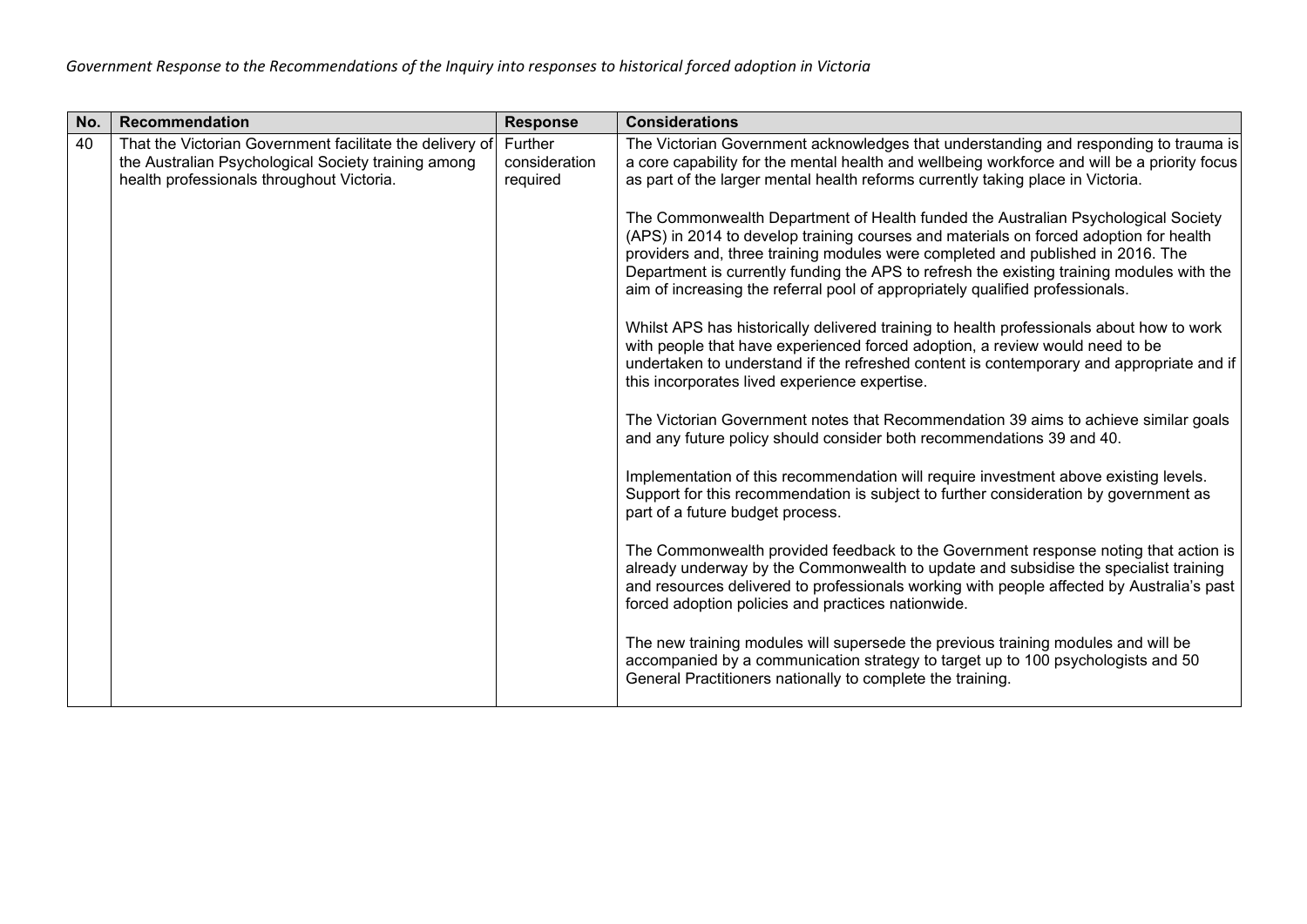| No. | <b>Recommendation</b>                                                                                                                                                                                                                                                                                           | <b>Response</b>         | <b>Considerations</b>                                                                                                                                                                                                                                                                                                                                                                   |
|-----|-----------------------------------------------------------------------------------------------------------------------------------------------------------------------------------------------------------------------------------------------------------------------------------------------------------------|-------------------------|-----------------------------------------------------------------------------------------------------------------------------------------------------------------------------------------------------------------------------------------------------------------------------------------------------------------------------------------------------------------------------------------|
| 41  | That the Victorian Government require staff at Births,<br>Deaths and Marriages to participate in the Victorian<br>Adoption Network for Information and Self Help<br>professional training on past and forced adoption<br>practices.                                                                             | Support in<br>principle | The Victorian Government agrees that staff at the Registry of Births, Deaths and<br>Marriages Victoria who assist people affected by historical forced adoptions should<br>participate in training about past and forced adoption practices. Existing resources and<br>training modules will be reviewed to consider if any changes are required.                                       |
| 42  | That the Victorian Government designate a specialist<br>staff member at Births, Deaths and Marriages with<br>responsibility for overseeing adoption-related<br>information requests.                                                                                                                            | Support in full         | The Government supports the recommendation, noting that the Registry of Births, Deaths<br>and Marriages Victoria (BDM) currently employs a staff member who has responsibility<br>for overseeing adoption-related information requests.                                                                                                                                                 |
| 43  | That the Victorian Government consider how to raise<br>awareness about the effects of historical forced<br>adoption in the community services sector, including<br>through the provision of Victorian Adoption Network<br>for Information and Self-Help training to staff employed<br>in state funded services. | Support in<br>principle | The Government considers raising awareness of historical forced adoption in the<br>Victorian community services sector is important. This could be achieved through a<br>variety of measures such as the utilisation of existing groups, networks or platforms. The<br>Government encourages the use of trauma informed approaches in all Victorian<br>community service organisations. |
| 44  | That the Victorian Government, in consultation with<br>key stakeholders, review the operation of the current<br>peer support group network for historical forced<br>adoption, with the aim of enhancing the network<br>across Victoria.                                                                         | Support in<br>principle | The Government acknowledges the benefits of enhancing the peer support network<br>currently operating in Victoria to allow people affected by historical forced adoption to<br>more easily find and support each other.<br>The Government will undertake a review of the post adoption support system currently<br>operating in Victoria, including peer support groups.                |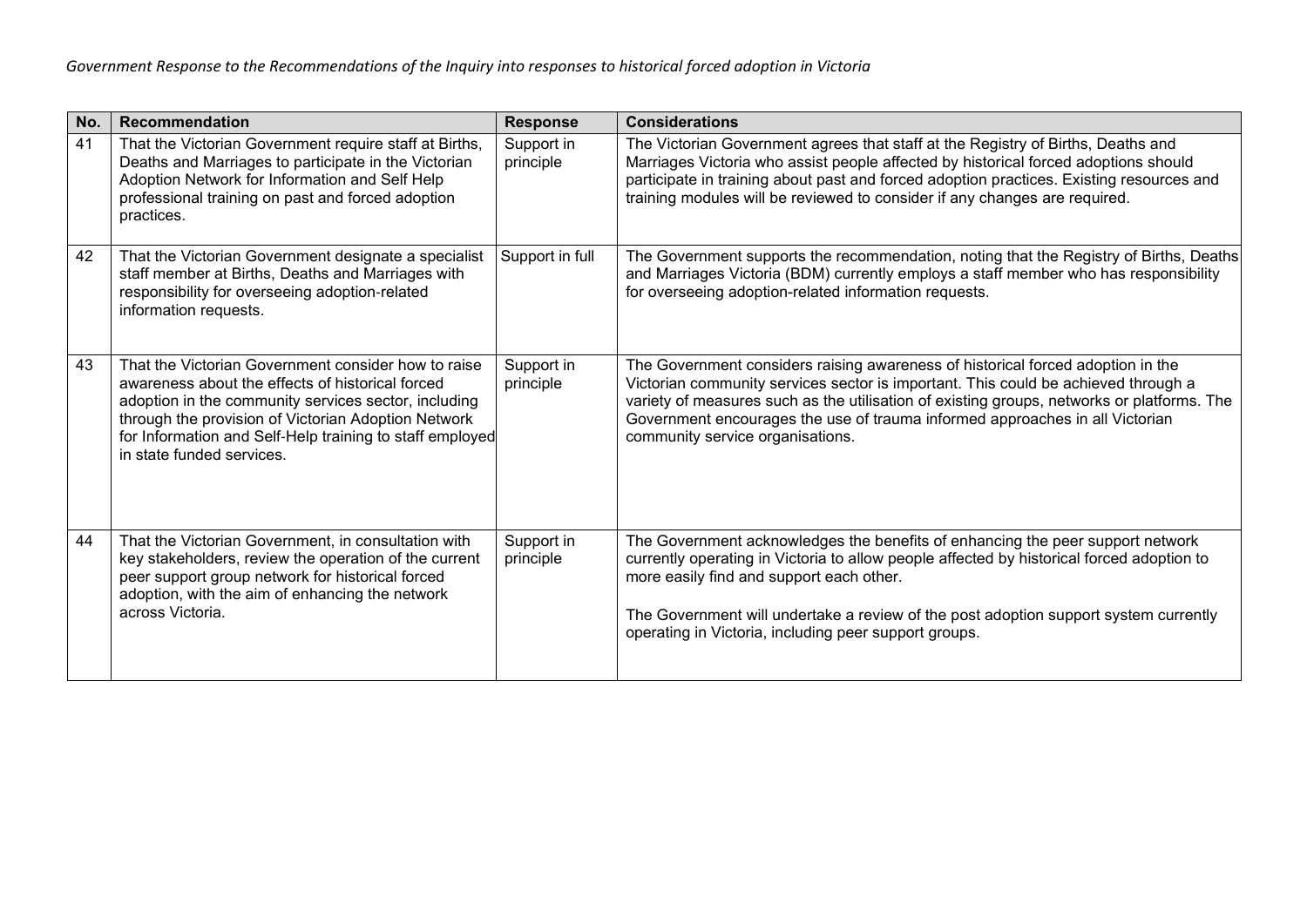| No. | Recommendation                                                                                                                                                                                                                                                                                                                                                                                                                      | <b>Response</b>         | <b>Considerations</b>                                                                                                                                                                                                                                                                                                                                                                                                                                                                                                                                                                                                                                                                                                                                                                                                                                                             |
|-----|-------------------------------------------------------------------------------------------------------------------------------------------------------------------------------------------------------------------------------------------------------------------------------------------------------------------------------------------------------------------------------------------------------------------------------------|-------------------------|-----------------------------------------------------------------------------------------------------------------------------------------------------------------------------------------------------------------------------------------------------------------------------------------------------------------------------------------------------------------------------------------------------------------------------------------------------------------------------------------------------------------------------------------------------------------------------------------------------------------------------------------------------------------------------------------------------------------------------------------------------------------------------------------------------------------------------------------------------------------------------------|
| 45  | That the Victorian Government develop guidelines and<br>funding criteria for the establishment of independent<br>forced adoption peer support groups.                                                                                                                                                                                                                                                                               | Support in<br>principle | The Government is supportive of Victorians affected by historical forced adoption<br>forming and building their own support groups. The Government will develop<br>guidelines and funding criteria as required or appropriate for the establishment of<br>independent forced adoption peer support groups.                                                                                                                                                                                                                                                                                                                                                                                                                                                                                                                                                                        |
| 46  | That the Victorian Government require Anglicare<br>Victoria, CatholicCare, Uniting Vic. Tas and Children<br>and Family Services to publicly report on the number<br>of adoption referrals made or counselling provided<br>each year.                                                                                                                                                                                                | Support in full         | This recommendation is currently being implemented as part of an ongoing reform<br>program which commenced in July 2019 when responsibility for Adoption Services<br>transitioned to the Department of Justice and Community Safety (DJCS).<br>This transition enabled the department to improve reporting of adoption data, noting<br>the Victorian Law Reform Commission's review of the Adoption Act 1984 observed<br>that Victorian adoption agencies did not maintain consistent, comprehensive state-<br>wide data on adoption services.<br>Ongoing information technology system improvements, which will be completed in<br>January 2022, will enable the Department of Justice and Community Safety to<br>accurately maintain and report adoption data.                                                                                                                  |
| 47  | That the Victorian Government publicly report on the<br>Department of Justice and Community Safety's<br>website the numbers of adoption referrals,<br>applications and children placed for adoption each<br>financial year, as well as other key statistics such as<br>the type of adoption, the contact and information<br>exchange conditions in adoption orders, and the age<br>and cultural background of children and parents. | Support in part         | This recommendation is currently being implemented.<br>Victoria, along with all jurisdictions, provides data annually to the Australian Institute<br>of Health and Welfare for publication in its report Adoptions Australia.<br>Ongoing information technology system improvements, which will be completed in<br>January 2022, will enable the Department of Justice and Community Safety to<br>accurately maintain and report adoption data. It is anticipated that publication of this<br>de-identified data will be part of improvements to the adoption information on the<br>website (see recommendation 12). This will include key statistics such as the<br>children placed for adoption, the number of adoption applications, as well as the type<br>of adoption, and other information that can be reported while maintaining critical<br>privacy and confidentiality. |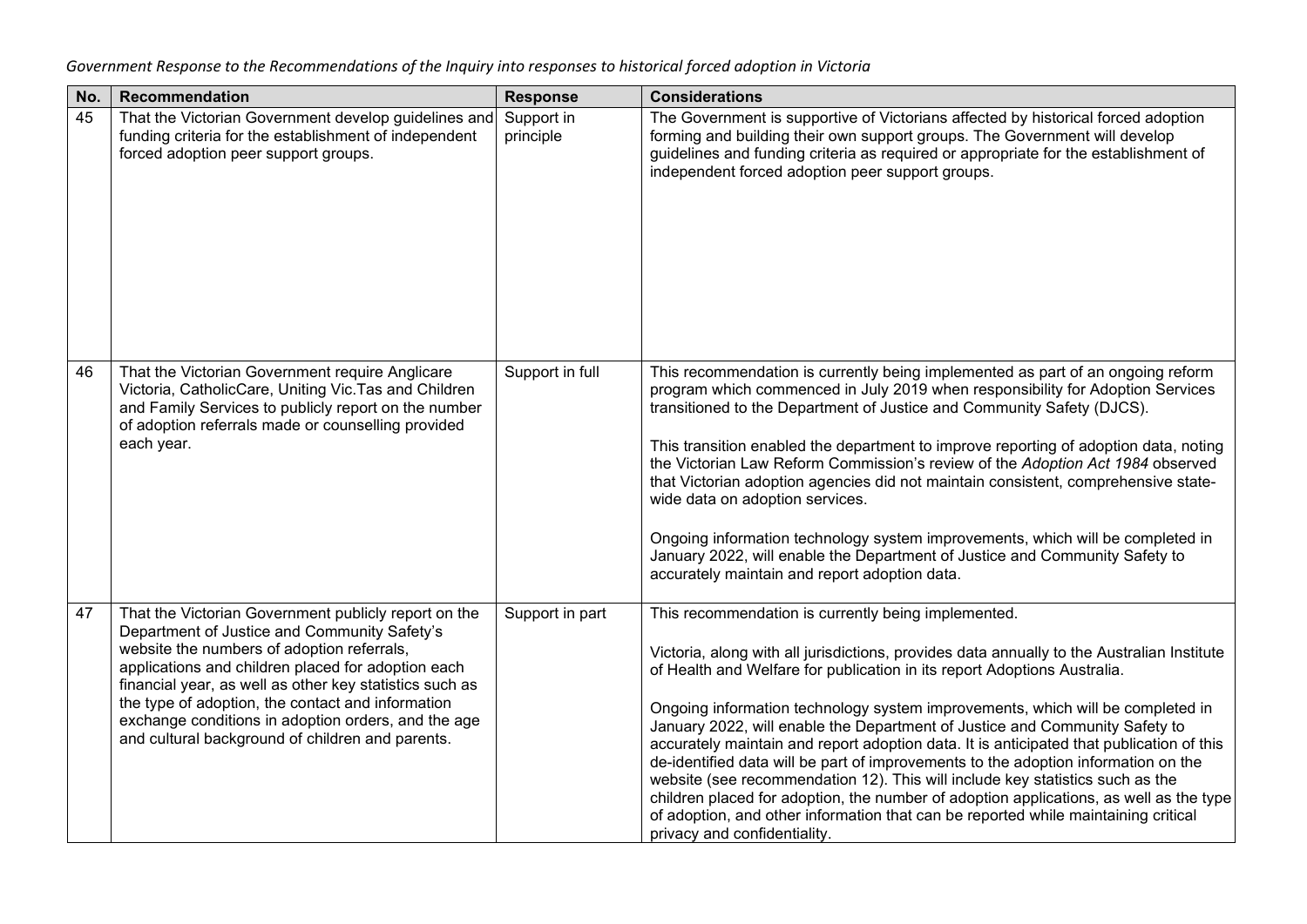| No. | <b>Recommendation</b>                                                                                                                                                                                                                                                                                                              | <b>Response</b>         | <b>Considerations</b>                                                                                                                                                                                                                                                                                                                                                                                                                                                                                                                                                                                                                                                                                                                                                                                                                                                                                                                                                    |
|-----|------------------------------------------------------------------------------------------------------------------------------------------------------------------------------------------------------------------------------------------------------------------------------------------------------------------------------------|-------------------------|--------------------------------------------------------------------------------------------------------------------------------------------------------------------------------------------------------------------------------------------------------------------------------------------------------------------------------------------------------------------------------------------------------------------------------------------------------------------------------------------------------------------------------------------------------------------------------------------------------------------------------------------------------------------------------------------------------------------------------------------------------------------------------------------------------------------------------------------------------------------------------------------------------------------------------------------------------------------------|
| 48  | That the Victorian Government monitor the cultural<br>and linguistic diversity of parents considering<br>placing their child for adoption and consider<br>whether more specialised, culturally appropriate<br>support is required.                                                                                                 | Support in full         | This recommendation has already been implemented.<br>The Department of Justice and Community Safety maintains data about all children<br>available and placed for adoption in Victoria, including the cultural and linguistic<br>diversity of parents considering placing their child for adoption. It is often not possible<br>to match a child with parents from the child's birth culture. The Department of Justice<br>and Community Safety dedicates significant resources to identifying and developing<br>the capacities of people who can parent children who need adoption, including<br>children from culturally and linguistically diverse backgrounds and children with<br>additional needs such as complex medical conditions. Support is provided as needed<br>after placement with adoptive parents.                                                                                                                                                      |
| 49  | That the Victorian Government seek to amend the<br>Aboriginal and Torres Strait Islander Child Placement<br>Principles in the Adoption Act 1984 (Vic) to be<br>consistent with the Children, Youth and Families<br>(Permanent Care and Other Matters) Act 2014 (Vic),<br>as recommended by the Victorian Law Reform<br>Commission. | Support in<br>principle | The Government acknowledges that government policies and practices have<br>significantly affected Aboriginal and Torres Strait Islander people and communities.<br>The development of Victorian laws, policies, systems and structures explicitly excluded<br>Aboriginal people and their laws, culture, customs and traditions, resulting in and<br>entrenching systemic and structural racism.<br>The Secretary of the Department of Justice and Community Safety is the guardian of<br>all children placed for adoption. The Government's practice for adoption of a child<br>where Aboriginal or Torres Strait Islander heritage is identified is consistent with the<br>Aboriginal Child Placement Principles in the Children, Youth and Families Act 2005.<br>The Government will explore if further reform is required in consultation with<br>stakeholders, noting the need to consider broader implications of possible<br>amendments to the Adoption Act 1984. |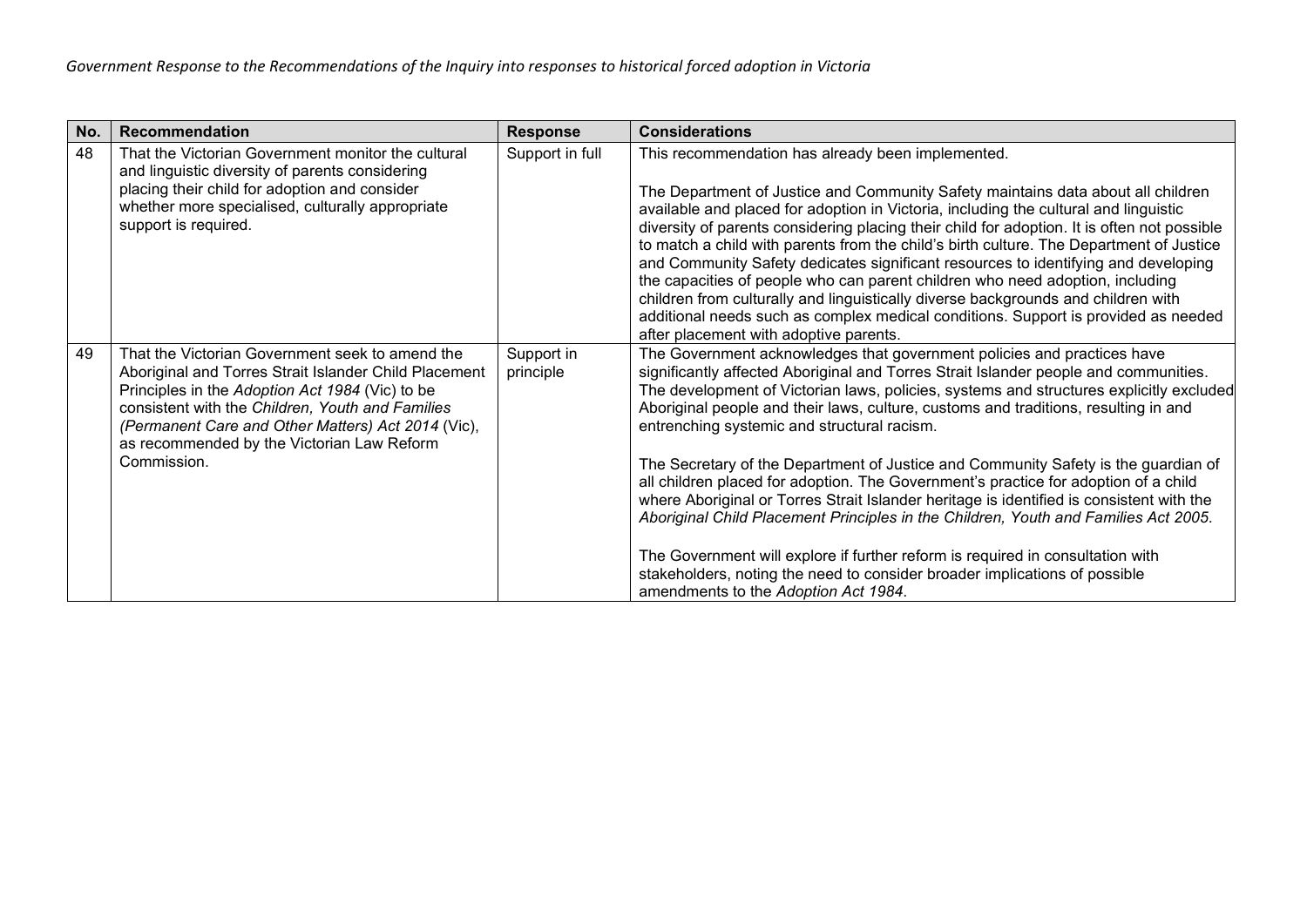| No. | Recommendation                                                                                                                                                                                                                                                                                            | <b>Response</b>                      | <b>Considerations</b>                                                                                                                                                                                                                                                                                                                                                                                                                                                                                                                                                                                                                                                                                                                                                                                                                                                                                                                                                                                                                                                                                                                                                                                                                                                                                                                                                                                                                                                                                                                                                                                                                                                                                                                                                                                                                             |
|-----|-----------------------------------------------------------------------------------------------------------------------------------------------------------------------------------------------------------------------------------------------------------------------------------------------------------|--------------------------------------|---------------------------------------------------------------------------------------------------------------------------------------------------------------------------------------------------------------------------------------------------------------------------------------------------------------------------------------------------------------------------------------------------------------------------------------------------------------------------------------------------------------------------------------------------------------------------------------------------------------------------------------------------------------------------------------------------------------------------------------------------------------------------------------------------------------------------------------------------------------------------------------------------------------------------------------------------------------------------------------------------------------------------------------------------------------------------------------------------------------------------------------------------------------------------------------------------------------------------------------------------------------------------------------------------------------------------------------------------------------------------------------------------------------------------------------------------------------------------------------------------------------------------------------------------------------------------------------------------------------------------------------------------------------------------------------------------------------------------------------------------------------------------------------------------------------------------------------------------|
| 50  | That the Victorian Government provide adequate<br>resourcing to ensure the Aboriginal and Torres<br>Strait Islander Child Placement Principles under the<br>Adoption Act 1984 (Vic) and Children, Youth and<br>Families (Permanent Care and Other Matters) Act<br>2014 (Vic) are effectively implemented. | Further<br>consideration<br>required | Aboriginal Children in Aboriginal Care (ACAC) recognises the needs of Aboriginal<br>children are best met by Aboriginal community services that are culturally attuned.<br>Aboriginal Community Controlled Organisations (ACCOs) are also best placed to<br>reconnect Aboriginal children and families to culture where there has been a<br>disconnection. Section 18 of the Children, Youth and Families Act 2005 enables<br>government to authorise the principal officer (CEO) of an Aboriginal agency to undertake<br>specified functions and powers in relation to a Children's Court protection order for an<br>Aboriginal child or young person, including responsibility for the child's case<br>management and case plan.<br>Since being piloted in 2013, the number of Aboriginal children authorised to an ACCO.<br>has grown steadily. Further expansions to ACAC across the state are planned, subject to<br>availability of funding.<br>The Children, Youth and Families Amendment (Child Protection) Bill 2021, which is<br>currently before Parliament, seeks to legislate all five elements of the Aboriginal child<br>placement principle: prevention, partnership, participation, placement and connection.<br>The Bill will modernise the Act and support a focus on early intervention, protection and<br>diversion. It will promote permanency for children and elevate the rights of the child,<br>including the cultural rights of Aboriginal children. Embedding these principles in the<br>Children, Youth and Families Act will help drive child protection practice with Aboriginal<br>children and families towards better outcomes.<br>Implementation of this recommendation will require investment above existing levels.<br>Support for this recommendation is subject to further consideration by government as |
| 51  | That the Victorian Government conducts further                                                                                                                                                                                                                                                            | Further                              | part of a future budget process.<br>The Government acknowledges the value of research into whether adoption in Victoria is                                                                                                                                                                                                                                                                                                                                                                                                                                                                                                                                                                                                                                                                                                                                                                                                                                                                                                                                                                                                                                                                                                                                                                                                                                                                                                                                                                                                                                                                                                                                                                                                                                                                                                                        |
|     | consideration<br>research into the level of contact and information<br>exchange between children who are adopted and<br>required<br>parents in the context of open adoption in Victoria.                                                                                                                  |                                      | accompanied by the provision of appropriate contact and information exchange.                                                                                                                                                                                                                                                                                                                                                                                                                                                                                                                                                                                                                                                                                                                                                                                                                                                                                                                                                                                                                                                                                                                                                                                                                                                                                                                                                                                                                                                                                                                                                                                                                                                                                                                                                                     |
|     |                                                                                                                                                                                                                                                                                                           |                                      | Legislative change is required to enable qualitative research into the effects of adoption<br>to be undertaken.                                                                                                                                                                                                                                                                                                                                                                                                                                                                                                                                                                                                                                                                                                                                                                                                                                                                                                                                                                                                                                                                                                                                                                                                                                                                                                                                                                                                                                                                                                                                                                                                                                                                                                                                   |
|     |                                                                                                                                                                                                                                                                                                           |                                      | Implementation of this recommendation will require investment above existing levels.<br>Support for this recommendation is subject to further consideration by government as<br>part of a future budget process.                                                                                                                                                                                                                                                                                                                                                                                                                                                                                                                                                                                                                                                                                                                                                                                                                                                                                                                                                                                                                                                                                                                                                                                                                                                                                                                                                                                                                                                                                                                                                                                                                                  |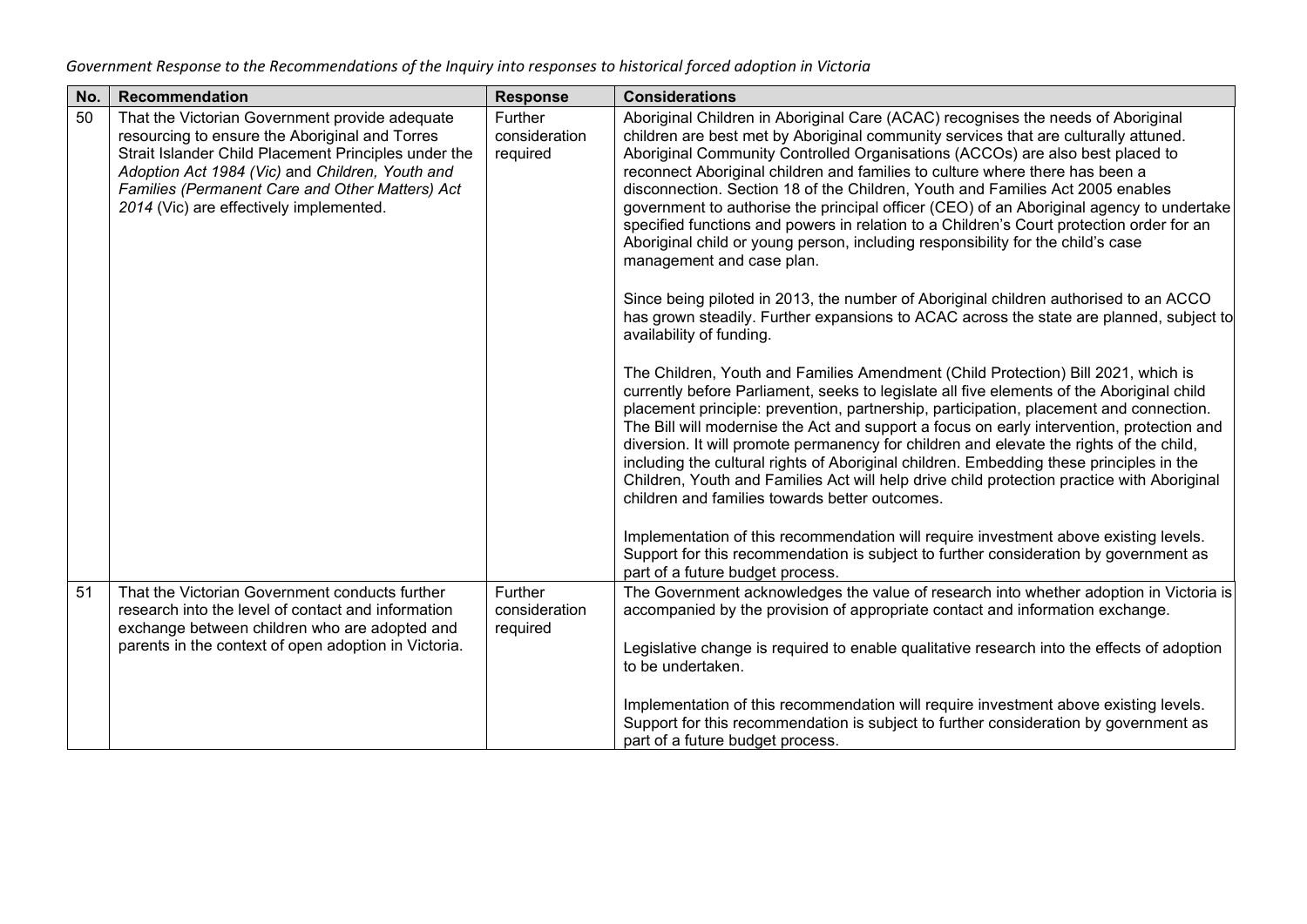| No. | Recommendation                                                                                                                                                                                                                                                   | <b>Response</b>                      | <b>Considerations</b>                                                                                                                                                                                                                                                                                                                                                                                                                                                                                                                                                                                                    |
|-----|------------------------------------------------------------------------------------------------------------------------------------------------------------------------------------------------------------------------------------------------------------------|--------------------------------------|--------------------------------------------------------------------------------------------------------------------------------------------------------------------------------------------------------------------------------------------------------------------------------------------------------------------------------------------------------------------------------------------------------------------------------------------------------------------------------------------------------------------------------------------------------------------------------------------------------------------------|
| 52  | That the Victorian Government mandate the use of<br>adoption plans to facilitate identity cohesiveness<br>and continuity for people who are adopted through<br>the right to know natural parents and ongoing<br>contact with their natural family and community. | Support in principle                 | This recommendation has already been implemented.<br>Adoption plans are included in the Adoption Regulations 2019 as a requirement for all<br>adoptions in Victoria. Prospective adoptive parents are assessed based on a range of<br>factors, including their appreciation of the importance of an adoption plan for the child.<br>Reforms which came into effect on 1 October 2021 will ensure adoption plans are<br>embedded in practice across Victoria.<br>Amendments would be required to mandate adoption plans in legislation. This will be<br>considered if there are broader reforms to the Adoption Act 1984. |
| 53  | That the Victorian Government seek to amend the<br>Adoption Act 1984 (Vic) to retain original birth<br>certificates for people who are adopted in the future.                                                                                                    | Further<br>consideration<br>required | A birth certificate is a primary document that establishes a person's legal identity.<br>The birth certificate of an adopted person shows the adoptive parents as the child's<br>legal parents. Implementing this recommendation would require a fundamental<br>change to the practice of adoption, which is based on a change of legal parentage.<br>This change will be further considered if the Government decides to undertake<br>broader reforms to the Adoption Act 1984.<br>The Government is also exploring the introduction of Integrated Birth Certificates<br>(IBCs) as outlined in recommendation 26.       |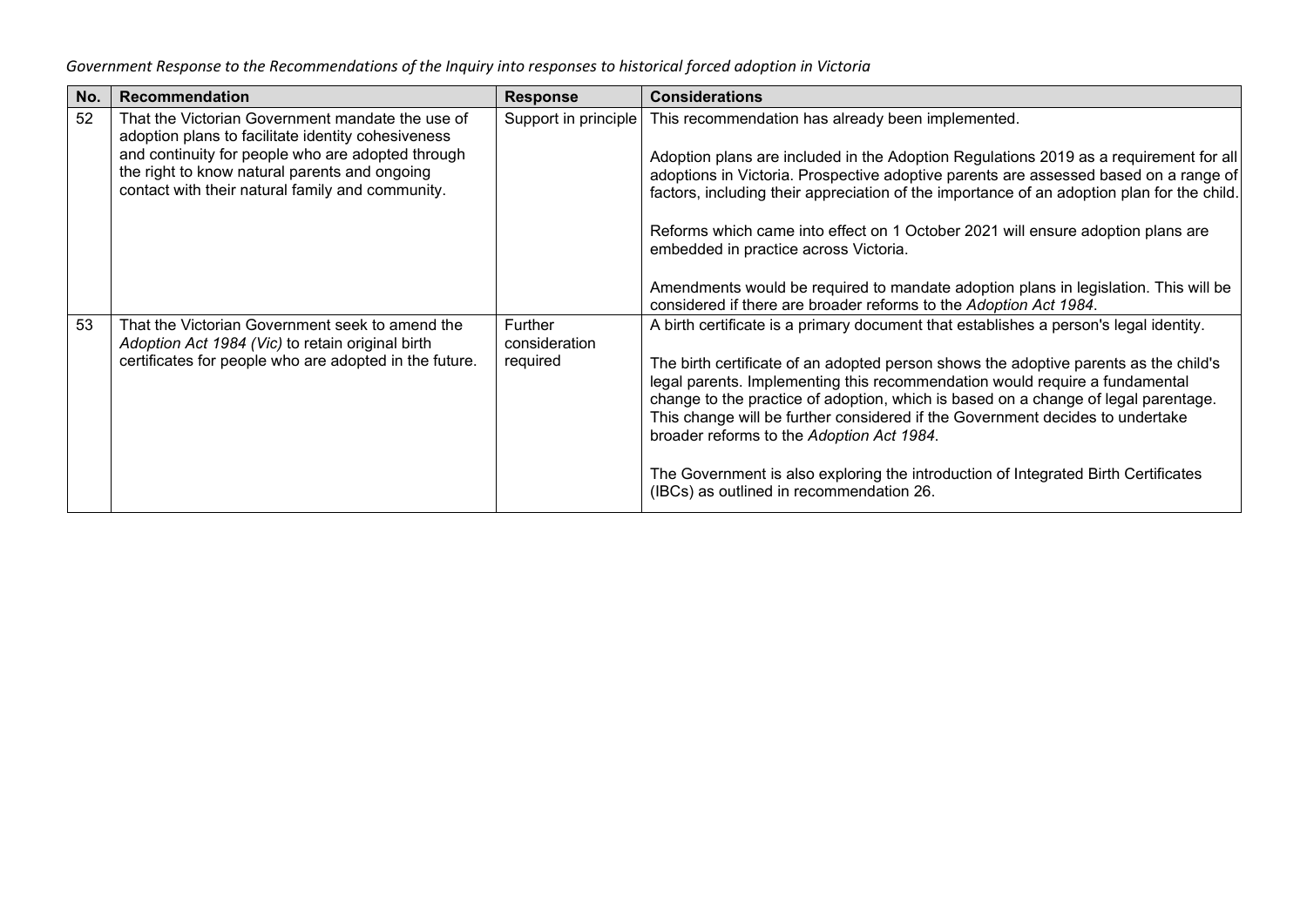| No. | Recommendation                                                                                                                                                                                                                                                                                                                                                                  | <b>Response</b>      | <b>Considerations</b>                                                                                                                                                                                                                                                                                                                                                                                                                                                                                                                                                                                          |
|-----|---------------------------------------------------------------------------------------------------------------------------------------------------------------------------------------------------------------------------------------------------------------------------------------------------------------------------------------------------------------------------------|----------------------|----------------------------------------------------------------------------------------------------------------------------------------------------------------------------------------------------------------------------------------------------------------------------------------------------------------------------------------------------------------------------------------------------------------------------------------------------------------------------------------------------------------------------------------------------------------------------------------------------------------|
| 54  | That the Victorian Government seek to implement<br>the legislative amendments recommended by the<br>Victorian Law Reform Commission in regard to<br>consent provisions in the Adoption Act 1984 (Vic).<br>This includes increasing efforts to identify the father<br>of a child, extending the period to revoke consent,<br>ensuring that a parent under 18 has the capacity to | Support in principle | The Victorian Law Reform Commission observed that since its enactment,<br>amendments to the Adoption Act 1984 have made it complex and difficult to navigate.<br>Rather than making further amendments, the Commission recommended that the Act<br>should be repealed and replaced by a new Adoption Act. The measures included in<br>Recommendation 54 will be considered further if the Government agrees to undertake<br>broader review and reform of the Adoption Act 1984.                                                                                                                                |
|     | provide informed consent and restricting grounds<br>for dispensing consent.                                                                                                                                                                                                                                                                                                     |                      | Over the past twelve months, sweeping reforms have been made to Adoption<br>Services. These changes have resulted in the centralisation of decision making to<br>ensure better oversight and consistency and the Secretary of the Department of<br>Justice and Community Safety has assumed guardianship of all children available for<br>adoption.                                                                                                                                                                                                                                                            |
|     |                                                                                                                                                                                                                                                                                                                                                                                 |                      | A range of reforms have also been introduced since the current Act came into effect<br>to identify the father of a child, extend the period to revoke consent, ensure a parent<br>under 18 has the capacity to provide informed consent and restrict the grounds for<br>dispensing of consent. These changes are outlined below.<br>Efforts to identify the father of a child: at the time of options counselling and before<br>consent is signed, to obtain his consent to the adoption, and to include his details on<br>the birth certificate and in the adoption records for the child's future knowledge. |
|     |                                                                                                                                                                                                                                                                                                                                                                                 |                      | Extending the period to revoke consent: It is important for a child's wellbeing that they<br>be placed in a stable home as soon as possible. However, where a natural parent's<br>circumstances change or they change their mind, the finality of the revocation period<br>is not harshly enforced. While the best interests of the child are the paramount<br>consideration, the natural parent's needs are also supported.                                                                                                                                                                                   |
|     |                                                                                                                                                                                                                                                                                                                                                                                 |                      | Ensuring that a parent under 18 has the capacity to provide informed consent: where<br>a parent under 18 is considering relinquishing their child, the options counsellor is<br>required to undertake a capacity assessment. This is carried out by an appropriately<br>qualified and independent person.                                                                                                                                                                                                                                                                                                      |
|     |                                                                                                                                                                                                                                                                                                                                                                                 |                      | Restricting grounds for dispensing consent: this would require a change to the<br>Adoption Act 1984 and would need to be considered as part of a broader review of<br>the legislation.                                                                                                                                                                                                                                                                                                                                                                                                                         |